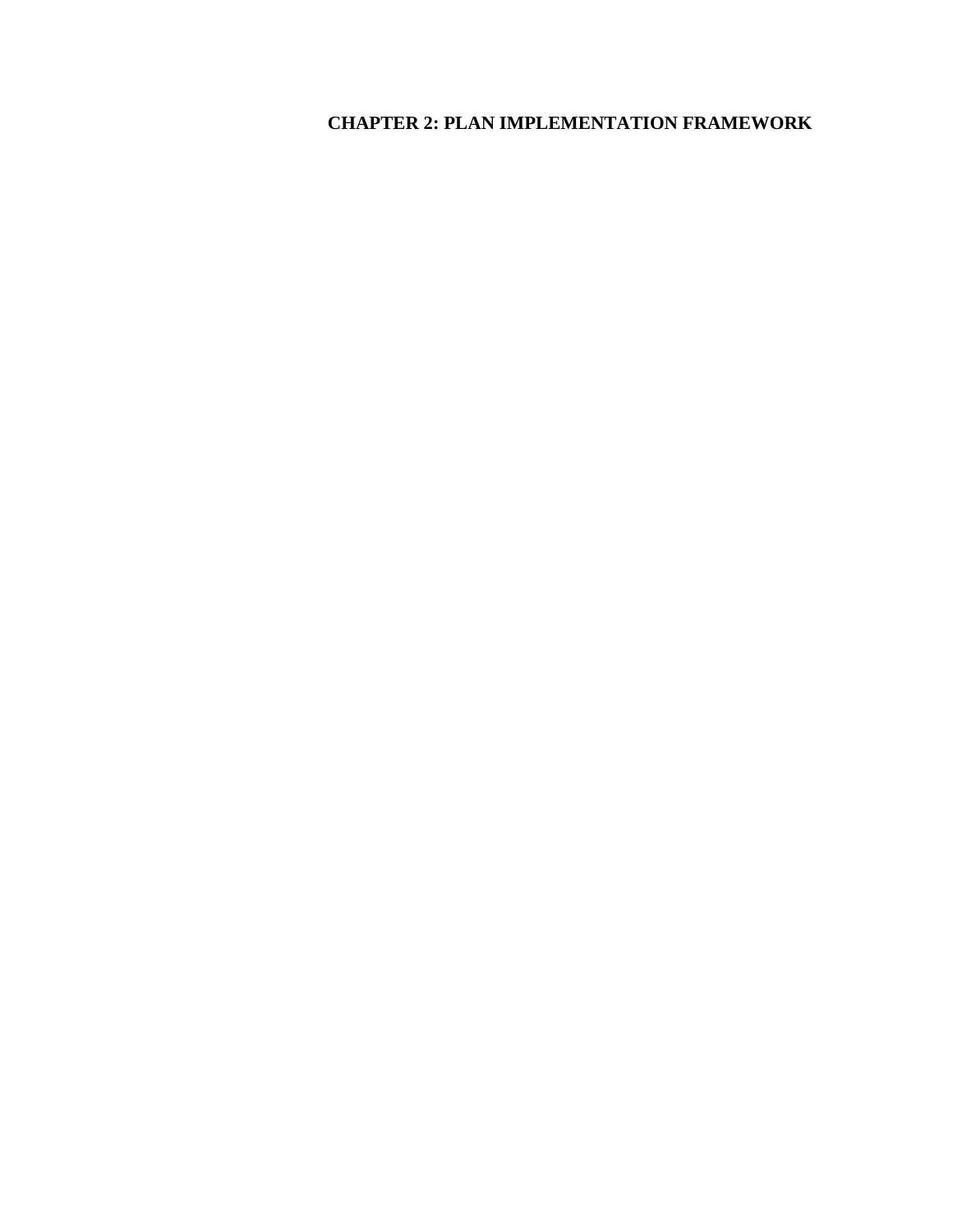# **Chapter 2: Plan Implementation Framework**

## **Part 1: Plan Implementation with an Adaptive Management Approach**

The WRIA 8 Steering Committee's Mission and Goals statements that direct the development and implementation of this Plan are ambitious. They encourage an approach to Plan implementation that provides confidence that the activities undertaken are effective and timely and that the WRIA partners develop and use tools to show progress toward achieving the Mission and Goals. They reflect deeply held interests in returning Chinook salmon in the Lake Washington/Cedar/Sammamish Watershed to robust health, making strategic and cost-effective decisions about how to spend limited resources, and maintaining the region's quality of life. They call for clear communication with the public about the successes and challenges that will be part of Plan implementation. Meeting any one of these interests alone would be difficult, and crafting an approach to meeting them all together is truly challenging.

In recognition of this challenge, the implementation of this Plan will take advantage of fundamental principles of adaptive management. This reflects the basic assumption that adaptive management principles offer strategies and techniques that are useful in addressing the unique complexity of salmon recovery in WRIA 8. Another factor influencing the choice to employ these principles is guidance offered in several documents pertaining to WRIA 8's salmon planning work. These documents include the *Coastal Conservation Guidance<sup>1</sup>* from the National Oceanic and Atmospheric Administration (NOAA); the *Technical Guidance for*  Watershed Groups in Puget Sound<sup>2</sup> from the Puget Sound Technical Recovery Team (TRT); and the Washington Department of Fish and Wildlife's (WDFW) *An Outline for Salmon Recovery Plans<sup>3</sup>* . Each of these documents, produced by an agency with a significant role in salmon conservation and recovery, recommends the application of adaptive management principles in the development and implementation of plans intended to return salmon populations to robust health.

## **Applying Adaptive Management Principles**

Using adaptive management principles appropriately and strategically depends foremost upon establishing a common understanding among decisions-makers and stakeholders about what adaptive management is. Here are several key features of adaptive management and how they relate to meeting the Plan implementation goals in WRIA 8:

• *A systematic process for improving future management actions by learning from the*  outcomes of implemented actions<sup>4</sup>. It may be helpful to think about this theme as implementing a series of activities that support learning and strategic decision-making. One way to depict such a process is shown in Figure 2-1. The figure shows both a series of specific activities and arrows that indicate the importance of establishing purposeful and explicit connections between the activities – each action informs the next action. Undertaking actions that address the individual activities without giving similar consideration to the connections between them will lead to ineffective or inefficient Plan implementation.

 $\overline{a}$ 

 $\frac{1}{2} \frac{\text{http://www.nwr.noaa.gov/1salmon/salmesa/pubs/salmrest.pdf}}{\text{http://www.sharedsalmonstrategy.org/files/Guidance%20Document02-03-03a.pdf}}$ 

<sup>&</sup>lt;sup>4</sup> From David Marmorek/ESSA, "What is Adaptive Management?", a presentation to the Washington Trout,/ Seattle Public Utilities Adaptive Management Conference, February 13-14, 2003; Seattle, WA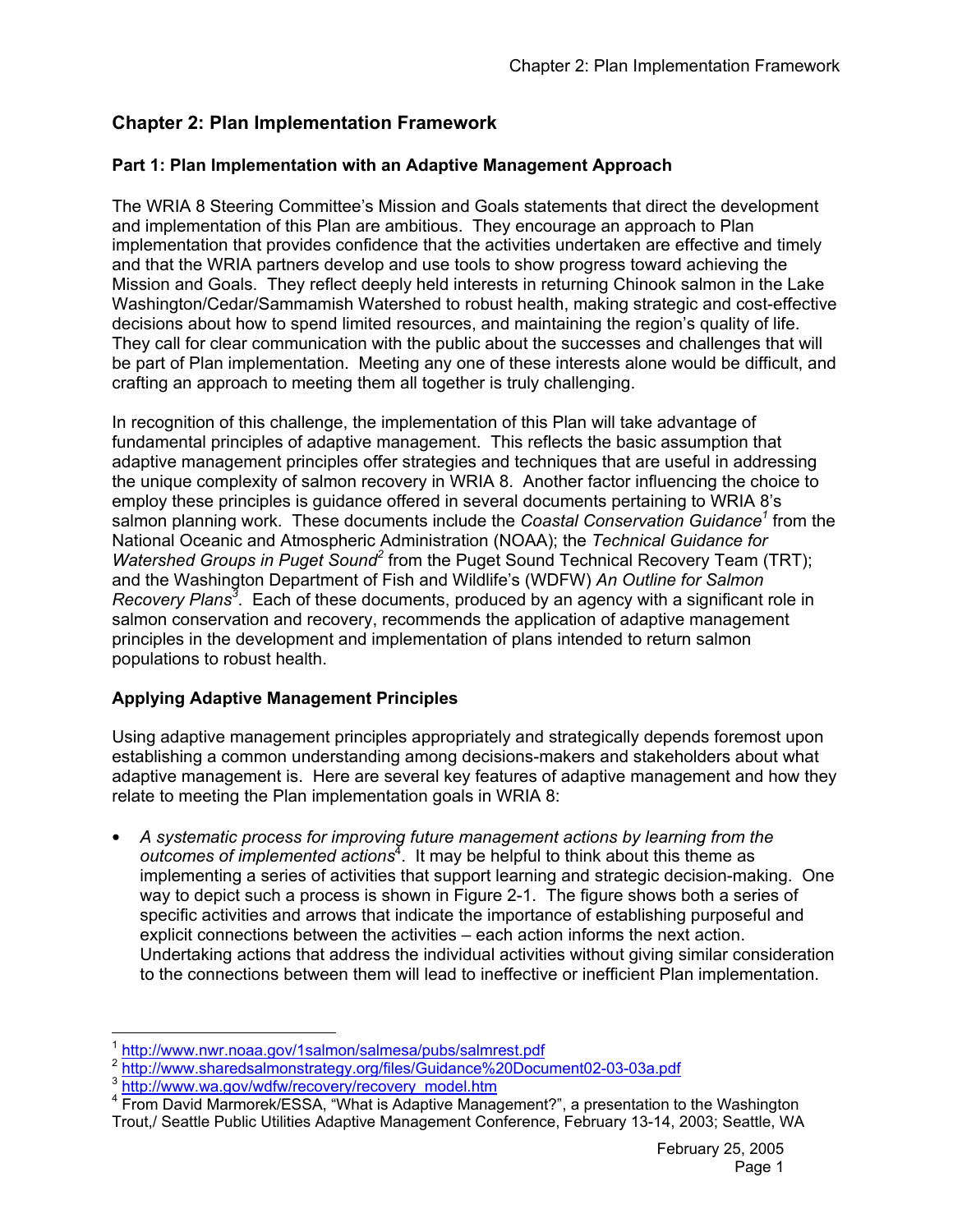- *A means to reduce the risk of insufficient investments and misdirection of future funding.*  There is considerable interest in making timely and cost-effective use of resources to make habitat improvements that support achievement of salmon conservation goals. Adaptive management calls for using actions as learning tools that can direct the next conservation dollar to the most beneficial action available at that time.
- *Setting reasonable expectations and timeframes.* Both the technical limitations on predicting and diagnosing the response of salmon to habitat actions and the long timeframe needed to draw confident conclusions encourage cautious optimism about the near-term benefits of habitat actions. An adaptive management approach calls for quantitative and qualitative statements of what WRIA 8 partners hope to

## **Figure 2-1 – Plan Implementation Steps within an Adaptive Management Approach**



achieve through the Plan and the use of analytical tools that give a sense of how actions move habitat and salmon conditions toward those goals and objectives. It also calls for building and sustaining an organization that can drive implementation of actions over the timeframe within which WRIA 8 partners can realistically expect to reach their goals.

• *Taking action even though there is uncertainty.* The long-standing interest of WRIA 8 partners in salmon conservation, the immediate gravity of the salmon conservation challenge, and the availability of funding for salmon conservation have all ensured that important actions have already been undertaken. While these actions continue and new ones are implemented, the unavoidable uncertainties inherent in complex ecological challenges like salmon conservation must be recognized. These uncertainties originate in the unpredictability of the response of salmon to habitat management actions, the limits of existing analytical techniques to accurately describe this response, and the varying – and potentially very long – timeframes necessary for data collection to accurately describe the response. This uncertainty should be used to foster a sense of urgency to learn from implemented actions and turn new knowledge into more effective actions.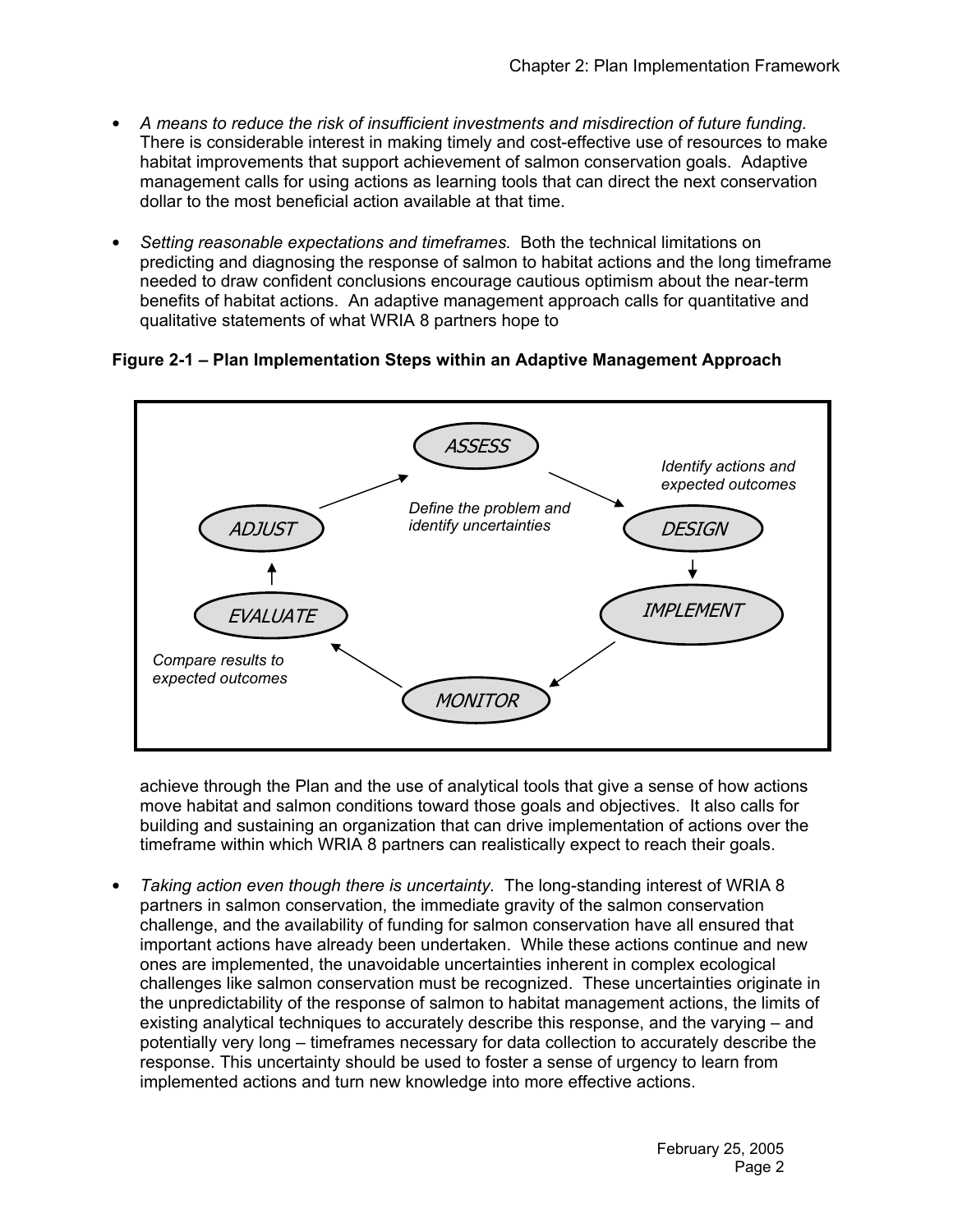- *Communicating information to the public and building understanding.* Learning is an integral part of Plan implementation within an adaptive management approach. As Plan implementation moves forward, more will be learned about how salmon use the watershed and how habitat actions can and do benefit them. Implementers will need to communicate what they learn with a wide variety of audiences with a stake and an interest in how well the Plan works.
- *Expecting surprise and capitalizing on "crisis".* One thing that is certain in implementing actions over the near and long term is that habitat and political or social conditions change unexpectedly and that salmon will respond in ways that contradict assumptions. While the actions recommended in the Plan should be based upon reliable and credible technical information, Plan implementation should go forward with openness toward learning from the unexpected. Denying that the results of some actions are surprising, or worse, avoiding analysis of unexpected results, lessens the ability of WRIA 8 partners to make informed decisions and increases the likelihood of repeating predictable and avoidable mistakes.
- *Distinguishing mistakes from failure.* The actions WRIA 8 partners commit to and implement will rely on scientists' best -- but probably incomplete -- understanding of biology and ecology. Therefore a solid scientific foundation must be created that will allow implementers to conclude when the appropriate response to assessment of progress is "We've learned we need to correct our strategy" or when it should be "We're never going to achieve our goal!" Not every instance in which expectations are not met means the failure of the overall effort, but the tools must be developed that will allow implementers to know the difference.

## **Elements Necessary for Adaptive Implementation of This Plan**

The adaptive management literature identifies the basic elements of an adaptive managementbased program to implement a plan like this one. Creating an implementation structure that lacks any of these elements would limit the ability to adapt in response to knowledge gained through the implementation of actions. It would also increase the likelihood that current and future investments would not be as cost-effective in working toward the Steering Committee Mission and Goals. The basic elements of an adaptive management program are:

- *1. Goals*
- 2. *Assumptions and uncertainties* about key habitat and species factors related to the goals
- 3. *Specific actions* believed to contribute to achieving the goals
- 4. *Hypotheses* about the contribution of the actions to the goals
- 5. *Measures* to assess the effectiveness of the actions
- 6. *Data collection* supporting the measures to assess effectiveness
- 7. *Communication* at all levels of the results of actions and the improvement of knowledge
- 8. *Resources* sufficient to carry out each element over the necessary time period and geographic area
- 9. *An organizational (decision-making) structure* that defines roles and responsibilities for each element
- 10. *Commitments* to implement the plan and its actions
- 11. *A systematic process* that links these elements together predictably

One objective for this draft of the WRIA 8 Plan is to take significant steps toward describing how each of these elements is created and/or sustained and linked in support of Plan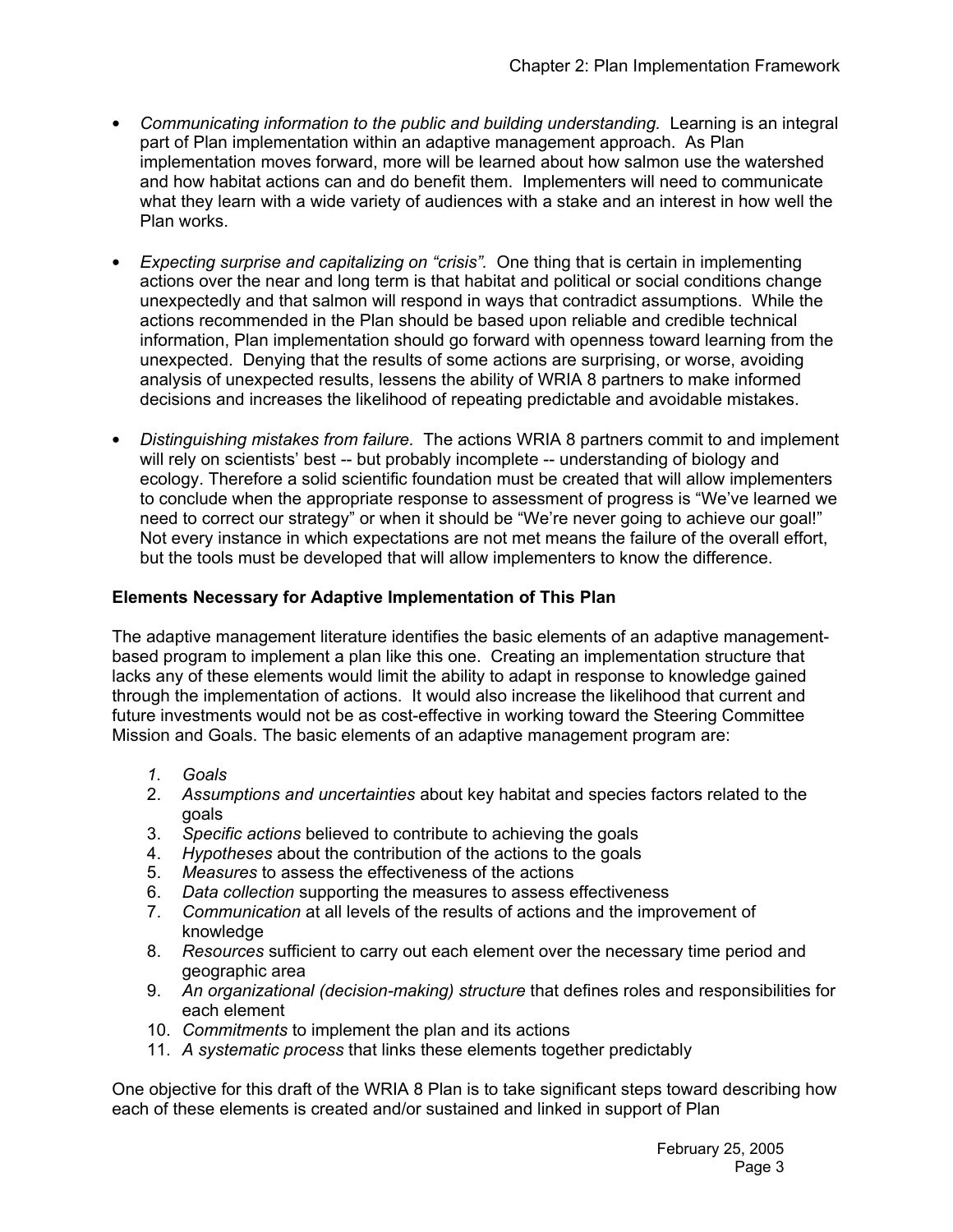implementation over the coming years. This chapter describes actions and Steering Committee decisions that pertain to each of the elements in general, and several of them specifically, including numbers 7, 9 and 11. The other chapters in this document address the remaining elements.

#### **Part 2: Organization, Roles, and Responsibilities for Plan Implementation**

As Part I of this chapter highlights, implementation efforts that include a commitment to managing adaptively need a clearly defined organizational strategy. Managing adaptively requires taking a *systematic* approach to learning about the results of implemented actions, and using that learning to improve future actions. This ongoing process of learning and adjusting course is unlikely to occur unless the Plan itself reflects an agreement among decision-makers on how the steps involved in adaptive management will be carried out, and by whom. For example, the Plan must describe who will gather the information needed to evaluate which actions have been implemented, what the results of specific actions have been, and how the actions together have cumulatively influenced the health of habitat and salmon runs. It must also describe how the information will be interpreted and by whom. Lastly it must describe how decisions making will occur, who will receive information once it's interpreted, and how subsequent decisions will be made to ensure that priorities are on course to maximize the benefits of limited resources toward achieving recovery of salmon runs in the watershed.

The WRIA 8 Steering Committee has devoted considerable attention to developing recommendations for an adaptive approach to implementing this Plan. One of the central questions considered was "How 'regional' should the implementation process be?" WRIA 8 partners have collaborated closely over the last five years to develop a conservation strategy based on sound science, and to identify recommended projects, programs and regulatory changes needed to fulfill that conservation strategy. Now, as the WRIA transitions from Plan development to on-the-ground Plan implementation, is regional collaboration still important?

The Steering Committee's resounding answer to this question is yes. Key to ensuring that actions recommended in the Plan become a reality, that WRIA 8 partners learn from those actions, and that learning improves effectiveness over time will be a commitment to continue working together. Moreover, the Steering Committee strongly believes that leaders drawn from a range of governments and stakeholders will be needed to sustain the steady collaboration that has characterized WRIA 8's efforts to date. Collaboration cannot survive without leadership. .

This section highlights the Steering Committee's recommended approach to organizing Plan implementation. It first highlights lessons learned in WRIA 8 by examining the experience of other watershed protection and restoration groups around the country that have made the transition from planning to implementation. It then describes specific recommendations regarding how implementation should be organized in WRIA 8.

#### *Lessons from other watershed protection and restoration efforts*

Many other watershed protection and restoration groups have navigated the transition from developing plans to putting plans into action. Each group has developed a unique approach to implementation based on the scale of its watershed, the nature of the natural resource issues and problems being addressed, and the universe of key stakeholders and institutional contexts. However, comparing these groups before and during their efforts to implement watershed plans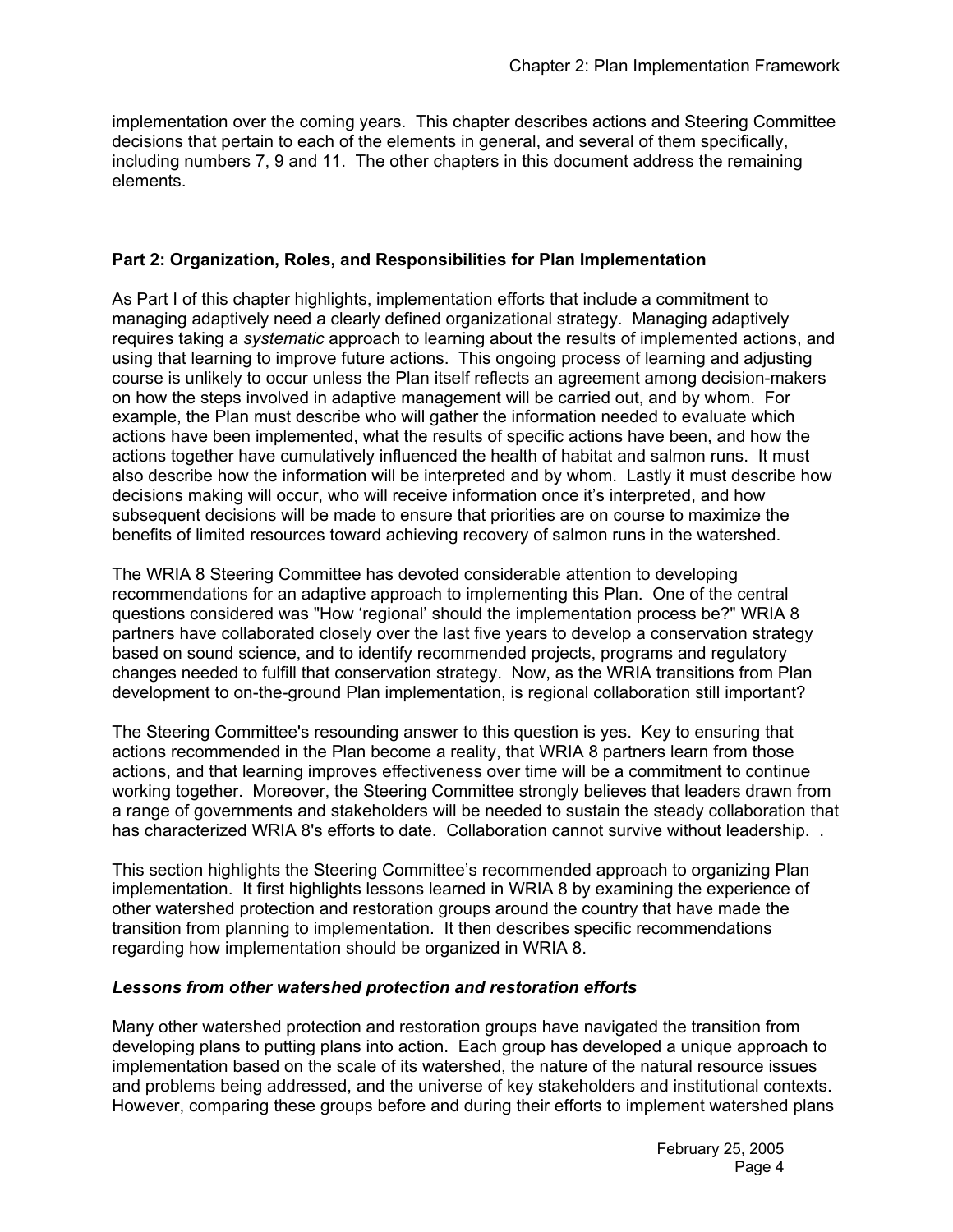yields some common lessons that have helped to inform the Steering Committee's recommended organizational recommendations. For a more detailed description of findings from a review of watershed cases, please see Appendix B.

#### *There are many varied approaches to setting up an organizational structure for plan implementation*

An examination of watershed groups around the country reveals that they have chosen a variety of organizational structures. Some of the groups have elected to establish a nonprofit watershed group once they transition to implementation. Non-profit organizations provide some advantages in the pursuit of external sources of funding. Others have developed temporary, ad hoc regional organizations through agreements similar to the Interlocal Agreements in WRIA 8 and 9. Still others have centralized implementation efforts in a single agency.

#### *However, nearly all successful watershed groups have created a collaborative committee structure to track and guide plan implementation*

Perhaps the strongest commonality among watershed groups is the commitment to carry some level of collaboration into the implementation phase. Committees are often formed to actively oversee aspects of implementation. Often there is a policy-level committee representing multiple governments and stakeholders that meets periodically to receive information or make decisions about implementation. Sometimes there are also subcommittees charged with particular tasks.

#### *Many watersheds have set specific goals and objectives, and have tracked their progress through monitoring*

Across the country, many watershed groups have sought to incorporate some degree of adaptive management into their implementation process. How formal and structured this learning process is varies greatly due to differences in the size of the watershed, the complexity of its plan and the resources available. For example, some watershed groups define a general vision and qualitative goals for their plans, while others define very specific and measurable goals and objectives. Approaches to collecting information, managing data and developing reports to summarize monitoring information also vary widely. But almost all watersheds attempt to track their progress in some way.

#### *Some watersheds have developed a formal process and timeframe for revisiting plan priorities*

Regional efforts focused on larger watersheds often have very specific goals, indicators or thresholds towards which progress can be clearly tracked. Most of these efforts have established a timeline to evaluate and update their plans periodically: often every 5 years, but in some cases annually. Time frames for implementation plans typically range from 5 to 20 years.

#### *Staffing resources vary widely among watershed efforts, but most have some level of staffing to support coordinated implementation*

Almost all successful watersheds have some level of watershed-wide staffing. In most efforts, there is a staff watershed coordinator assigned to help provide coordination and keep the diverse elements of implementation (stakeholders, meetings, projects, monitoring results) moving smoothly. Beyond a single plan coordinator, staffing positions and levels vary. The level of staffing for each watershed organization typically reflects a balance between the services desired by the stakeholders and the availability of funding to support the recovery effort.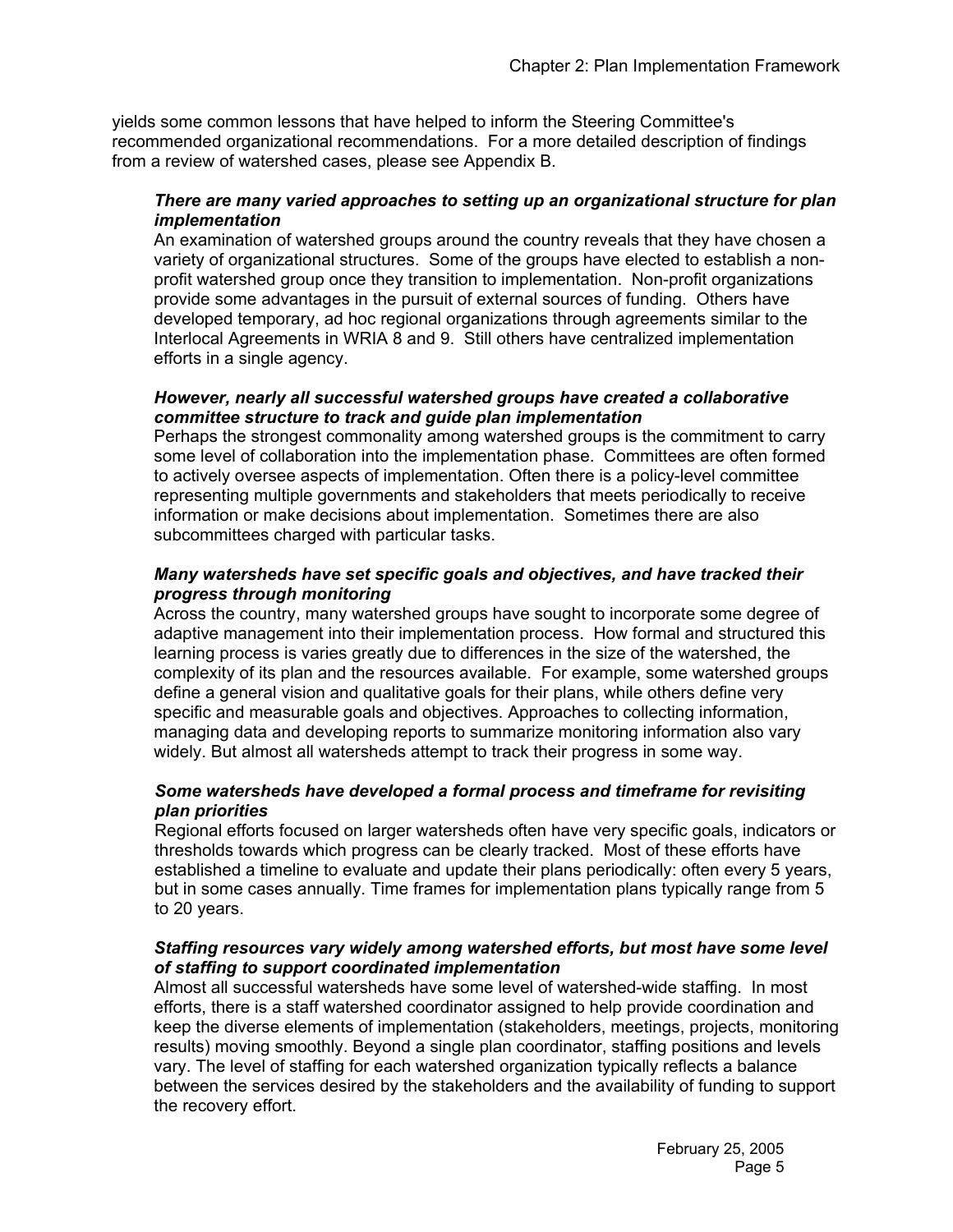## *Implementation in WRIA 8: Key Functions*

Review of other implementation efforts around the country has confirmed that the need for collaborative work across jurisdictional and organizational boundaries does not end with the production and publication of a final Plan. Successful watershed groups have recognized a need to continue the hard work of working together right through implementation.

The Steering Committee strongly recommends that WRIA 8 partners continue to collaborate and coordinate during Plan implementation. Committee members agree that adaptive management will not happen effectively, and the goals of the Plan will not be pursued efficiently, if jurisdictions and stakeholders implement the Plan individually, at their own discretion, and with little or no coordination.

The following section summarizes the Steering Committee's specific recommendations for how to organize Plan implementation. These recommendations were developed by considering how function should drive form. The Committee identified the specific functions and tasks most necessary to support a robust and adaptive implementation, and then decided which would best be accomplished through ongoing regional collaboration and which would best be accomplished by implementers acting at their own discretion. The results of this deliberation are summarized below. For each of the regional functions, the Steering Committee decided who should accomplish them, how, and on what timeline. These decisions together yielded the proposed committee structure, staffing plan, and timeline proposals in the following section.

## **Function One: Tracking and Guiding Plan Implementation**

Adaptive Plan implementation requires a deliberate process to track if actions recommended in the Plan are implemented, and to what degree. The Steering Committee favors a coordinated approach to tracking the extent of Plan implementation, rather than a more decentralized approach in which each jurisdiction tracks its own actions separately. The Steering Committee also favors building capacity to actively champion and coax progress in implementing Plan actions.

Specifically, the Steering Committee recommends that responsibility for collecting and maintaining information about implementation should lie with local jurisdictions and others who are conducting the actions. However, a regional policy body should meet to synthesize and review the information. Reports regarding progress towards implementation would equip the regional body to decide how to improve implementation, for example by securing missing resources, addressing institutional or policy obstacles, or providing needed technical assistance to action implementers.

While responsibility to collect implementation information should rest with individual implementers, the Steering Committee recommends that a common set of implementation measures be developed to ensure that information from different jurisdictions and stakeholders can be compared and synthesized. These common measures should be limited in number, and should accommodate the different types of actions (e.g. site specific and land use).

Some staff support will be required to gather data on common implementation measures from different jurisdictions and stakeholders, and synthesize it for the regional policy body. Information will be synthesized in an Annual Report on implementation progress, the depth and breadth of which remains to be determined.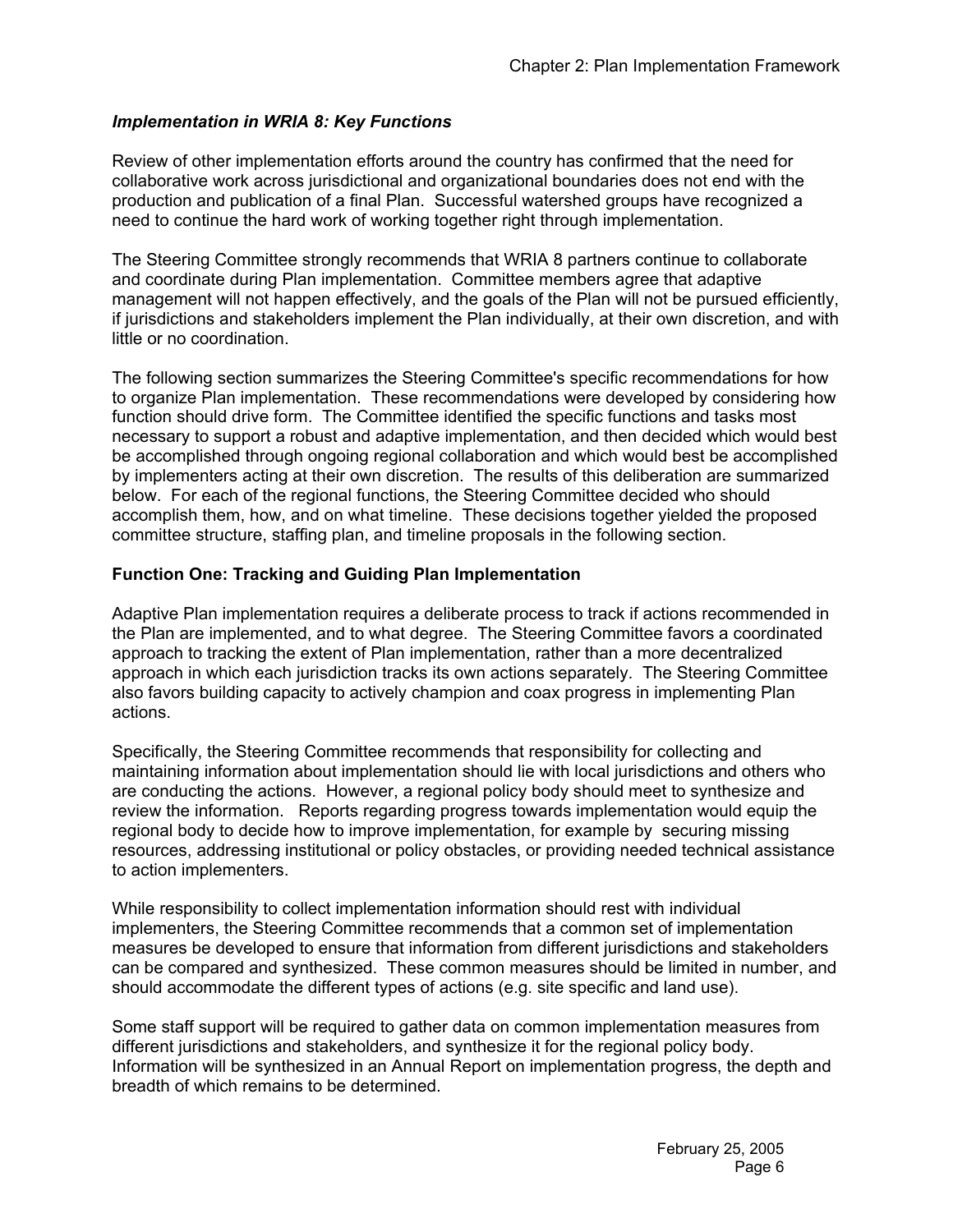## **Function Two: Making Technical Assessments About Effectiveness**

Adaptive management will require a process for compiling and analyzing information describing the result of actions. The Steering Committee generally supports an approach to monitoring that emphasizes a strategic deployment of limited resources to gather the most useful monitoring information in the most cost-effective manner possible. Several different types of information about results will be needed. "Direct effectiveness" monitoring will be needed to evaluate the results of individual actions and make improvements in project selection and design. "Cumulative effectiveness" monitoring will be needed to evaluate how multiple actions are affecting habitat condition and fish populations, and to identify possible adjustments in conservation priorities.

The Steering Committee supports an approach that gives individual jurisdictions the role of gathering most of the monitoring data, but emphasizes coordination in the selection of measures, methods, and interpretation of results.

Specifically, information about the results of projects should be collected by individual jurisdictions and stakeholder organizations as they implement actions. However, the WRIA will provide common measures and guidelines to help jurisdictions produce information that can be "rolled up" to produce a watershed assessment of Plan progress and effectiveness. The Steering Committee sees a key role for a regional technical committee in this process. The technical committee will be the bridge between local data collection efforts and regional decision making, by developing the common measures and by synthesizing information gathered locally for presentation to a regional policy body.

While the Steering Committee recommends that responsibility for collecting information about the results of specific actions should lie with action implementers, it also recommends that a limited set of data about the *cumulative* results of actions be collected through a regionally managed and funded process. For example, there should be a regional process to collect certain measures of land use change needed to evaluate habitat degradation or improvement at a landscape scale. A regional technical committee would have a key role to play here too, in designing and implementing the joint monitoring and presenting results to the policy body.

In addition to committee work, this function would benefit from support by a dedicated staff person or consultant. This resource person could help coordinate the synthesis and evaluation of data from multiple sources, while also providing support for committee meetings, communications, and work products.

#### **Function Three: Evaluating Progress and Making Decisions About Priorities**

The third function is closely tied to the first two. It is also the heart and soul of adaptive management. Adaptive management is most successful when decision-makers are central actors in the process, using current information to adjust priorities and resources for better results.

As in the case of Function One ("tracking and guiding Plan implementation") the Steering Committee recommends that WRIA 8 partners accomplish this function collaboratively. Specifically, decision-makers from the WRIA should be convened in a manner that allows them to stay connected to new information about habitat improvements and fish populations, and to make joint decisions about how to adjust recovery efforts for maximum success.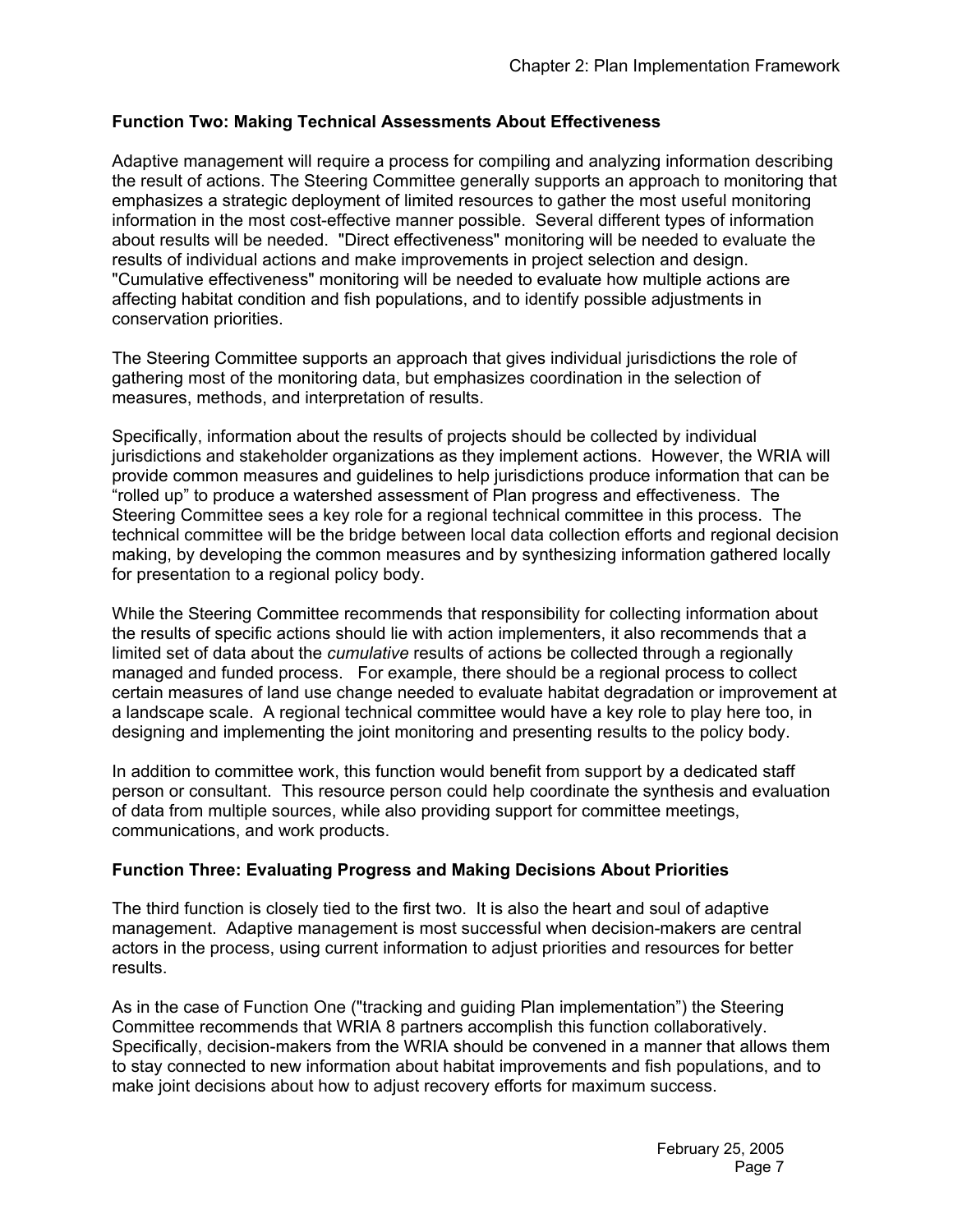The Steering Committee believes the decision making function would best be accomplished with two separate policy bodies. The first body would be a small group with responsibility for reviewing reports from the technical committee, and making "day to day" decisions about implementation priorities and resource allocation. The second body would be a much larger group that would meet less frequently, and would serve as a forum through which new learning about effectiveness and progress could be disseminated to a broad set of jurisdictions and stakeholder organizations.

Together, these two policy bodies would make the Plan a living, adaptive document. The Steering Committee agrees that both would need staff support to function well.

## **Function Four: Communicating Progress**

A fourth key function is communicating about the results of Plan actions to audiences who are not directly involved in implementing elements of the WRIA 8 plan. External audiences will include the National Oceanic and Atmospheric Administration Fisheries Service (NOAA Fisheries), which is accountable for achieving recovery of chinook salmon, interested landowners and citizens in WRIA 8 and the larger Puget Sound area, elected officials, and funders of salmon recovery actions such as foundations and government grant programs.

The Steering Committee strongly supports the notion that ongoing communication with external audiences about progress towards Plan goals will be essential to the Plan's ultimate success. Clear messages and accurate information about the results of habitat actions will help maintain the support of funders, by demonstrating that WRIA 8 partners are using resources wisely to achieve recovery. It will also cultivate public awareness of the work that is being done and public support for local contributions to Plan implementation.

The Steering Committee recommends that communication occur both at the local jurisdiction and at the watershed-wide scale. WRIA 8 partners will actively communicate about their individual efforts to complete habitat projects or accomplish public outreach or land use initiatives. However, communication to inform external audiences about overall progress towards Plan goals will be coordinated across the watershed via a regional communication strategy.

A regional communication strategy will be created and focused on achieving effective communication without significant additional cost. It should:

- include the development of a shared set of messages about progress, tailored for different audiences
- take advantage of existing public outreach staff within jurisdictions and stakeholder groups
- take advantage, to the greatest extent possible, of existing communications "infrastructure" such as web sites, newsletters, cable TV programs and other venues that can be readily used to disseminate information about what is happening in the watershed
- use modern technologies such as the internet to reach a maximum number of people.

The Steering Committee recommends that a public outreach committee support the effort to develop and carry out a regional communication strategy for the Plan.. A staff person could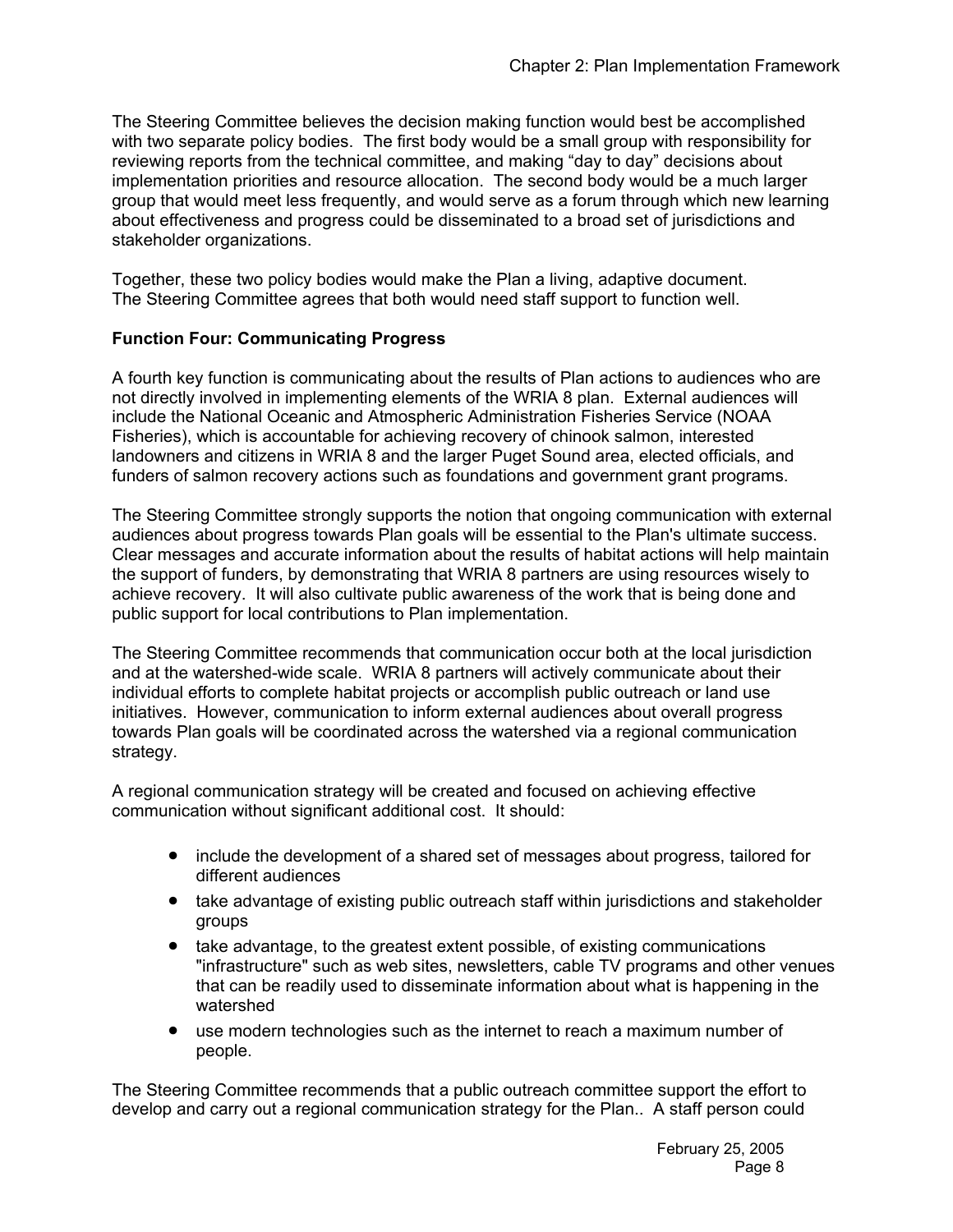also help coordinate the use of existing communications infrastructure to "get the word out" from WRIA 8.

#### **Function Five: Managing Data Describing Plan Effectiveness**

Adaptive management depends on the availability of good scientific information. There are many approaches that could be pursued to manage the storage, access and retrieval of information gathered through research and monitoring in WRIA 8.

The Steering Committee agrees that the best approach would be one that allows regionally significant habitat and fish data to be shared among WRIA 8 partners. Sharing data will be essential for developing assessments of the WRIA's progress towards improved habitat and fish runs at the reach and at the watershed scale. The Steering Committee recommends several actions to lay the groundwork for efficient sharing of data across jurisdictional boundaries. WRIA partners will:

- 1. work together to develop guidelines for quality assurance and quality control of important data sets
- 2. agree on a set of clear protocols for sharing data
- 3. choose mechanisms for sharing data, e.g. web sites, conferences and workshops

The Steering Committee also considered recommending the creation of a data "clearinghouse" for all monitoring data gathered during implementation of the WRIA Plan. Centralizing monitoring data could produce multiple benefits for recovery efforts both within and beyond the WRIA. Having data in one location would greatly facilitate access for WRIA partners, potentially preventing duplication of mobilization and data gathering efforts and maximizing the resulting learning across jurisdictional boundaries. It would also provide a ready resource for a technical committee to use in updating the EDT model, and in developing assessments of effectiveness for a regional policy body. Finally, a clearinghouse could be beneficial for others such as regulators and non-profit organizations that might find the information useful in understanding salmon recovery efforts and progress in WRIA 8.

While there are many potential advantages to developing a data clearinghouse, there are also significant uncertainties regarding how it would be structured, and what its development and subsequent maintenance would cost. Moreover, further exploration is needed to determine the best geographic scale for a data clearinghouse. One option would be to create a data clearinghouse for all of Puget Sound, aggregating monitoring data collected in various watersheds that are part of the Puget Sound Salmon Recovery Plan. State agencies such as the Department of Fish and Wildlife and regional entities such as Shared Strategy may be considering this and other approaches.

The Steering Committee recommends further consideration of the concept of a data clearinghouse, in concert with other agencies involved in salmon recovery across the state. In the meantime, the Committee supports an approach to data management that maximizes regional coordination through the development of shared technical standards for data quality assurance and quality control, and common protocols for sharing data across jurisdictional and agency boundaries. Some staff resources will likely be required to coordinate data management and data sharing among WRIA partners. In addition, assistance from a technical committee will be needed to design and recommend overall approaches to managing data access and data sharing.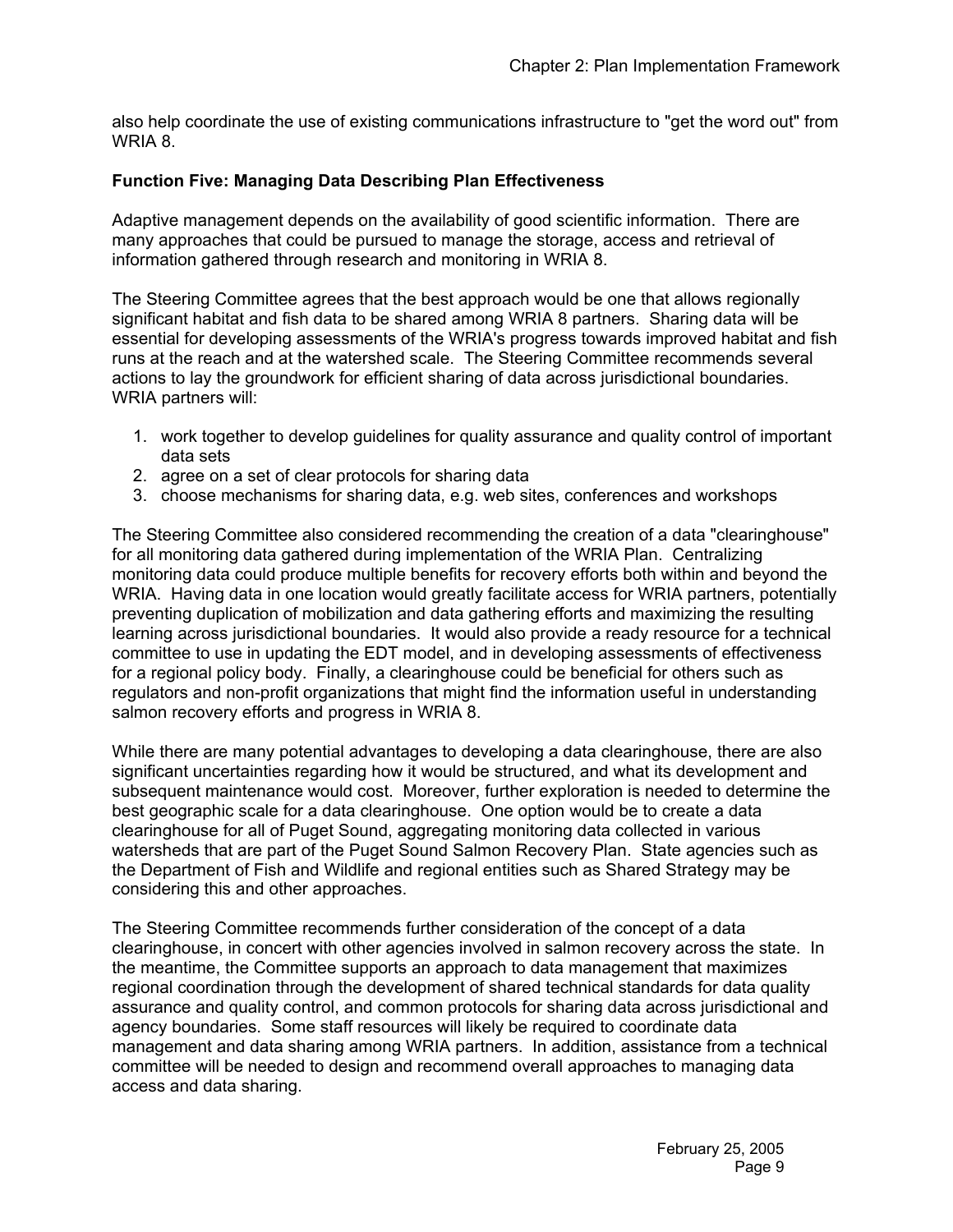## **Function Six: Securing Funds to Support Plan Implementation**

Lastly, adaptive implementation of the Plan will depend on consistent and aggressive efforts to garner resources, to fund the actions themselves and to fund the implementation process described in this chapter. Across the country, those working to implement long-term natural resource plans have faced great challenges in maintaining steady, stable funding sources that weather changes in economic conditions and political dynamics.

Of all the implementation functions considered by the Steering Committee, the active pursuit of funding is perhaps the one that was most clearly highlighted as being fundamental to the success of the Plan. The Steering Committee recommends that considerable effort be devoted to seeking external funds to supplement local contributions to Plan implementation. Implementing jurisdictions and stakeholders should coordinate lobbying and other fundraising efforts. The Steering Committee also strongly recommends building staff-level capacity to champion and advocate for funding to support strong progress in implementing the actions in the Plan.

Actively seeking external funds could become an important role for a regional policy body. Members could work together on building new relationships and maintaining existing relationships with funders, through lobbying or other means. They could also coordinate efforts to transmit written or verbal reports to funders demonstrating the tangible results from resources invested in the WRIA 8 recovery effort. In addition, any consistent effort to increase available external resources will necessitate some staff and committee support. For example, if WRIA 8 were to launch a new push to prepare and submit grant applications for regional projects, a staff person could help identify potential grant sources and prepare grant applications. A committee could help develop a funding strategy, and could assist in the prioritization of projects for regional grants cycles.

#### *Implementation in WRIA 8: A Recommended Organizational Structure and Staffing*

With definition of the key functions that should be performed during the Plan implementation phase, the Steering Committee considered which individuals or groups should perform these functions. The Committee has given specific thought to the need for an organizational structure for Plan implementation that would provide assurance that these functions would be performed effectively and efficiently, therefore also providing assurance that progress, learning and adaptation would take place.

The preceding text provides a general sense of the scope of activity under each key function. This section provides detailed information regarding the overall organizational structure that would support the key functions. This structure incorporates specific roles and responsibilities focused on Plan implementation activities and encompasses the involvement of committees, agency and stakeholder staff, and staff jointly funded by the participants in Plan implementation. This structure also is intended to roughly correspond to a level of effort, represented in the pace, scope and breadth of actions, the Steering Committee feels is appropriate for the Plan implementation phase.

The recommended organizational structure reflects several fundamental assumptions that have bearing on its appropriateness for Plan implementation: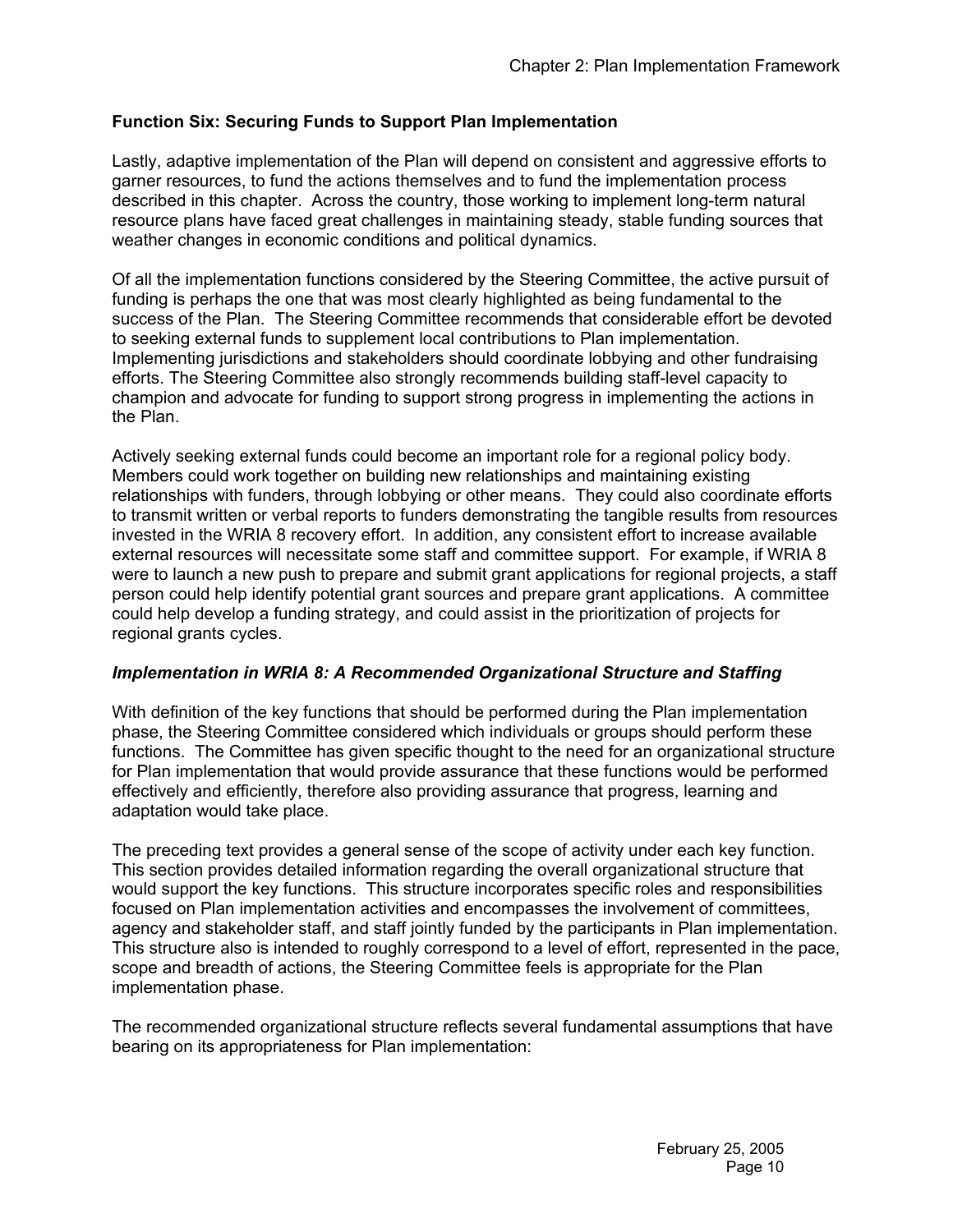- High -level decision makers and staff from government agencies and stakeholder groups will continue to participate at roughly current levels of engagement in the WRIA 8 salmon recovery effort.
- There will be a mechanism for funding and providing oversight of a small contingent of shared staff. The Interlocal Agreement that supported the shared staff during the Plan development phase is one model for such a mechanism.
- Any deviations from this organizational structure will be offset by actions to ensure the overall desired level of effort will be achieved and sustained. For example, if expectations for in-kind contributions of jurisdiction staff time to perform specific activities are not met the shortfall will be addressed by increasing the amount of shared staff time supported by agreement among implementing entities.
- There will be a need to coordinate with and have a presence within regional salmon recovery processes. While it is difficult to predict the scope and structure of these processes or the role of individual watersheds within them, they may occur at several scales including multiple WRIAs, Tri-County, the Puget Sound Basin, and/or the state. The current recommended committee structure, in combination with the recommended shared staffing, broadly accounts for this need, but it should be revisited when coordination opportunities and needs become clearer.
- The appropriateness of the organizational structure will be reviewed periodically as part of the adaptive management framework and may be changed to ensure its effectiveness and efficiency.

## **Recommended Committee Structure**

The Steering Committee is recommending several shifts in emphasis within the WRIA 8 committee structure as WRIA 8 moves into the implementation phase. One shift, alluded to in the preceding discussion of evaluating progress, is the establishment of an Oversight Body that will be the focus of Plan implementation guidance and tracking. A second related shift is the establishment of a Summit Advisory Body representing the broad-based WRIA 8 community that provides the foundation for ongoing salmon recovery efforts well into the future. The extent to which these shifts indicate a change in roles for specific current committees or committee members will become clearer through the process of Steering Committee and Forum approval of the Plan.

The following text provides a list of the committees that are part of the recommended organizational structure for Plan implementation, accompanied by a short description of the activities that each committee would undertake. The names attached to these committees are intended to be roughly descriptive of the role of the committee. These names may change with further consideration of the organizational structure. Figure 2-2 provides an organizational chart depicting the committees and their inter-relationships.

**Oversight Body** – This body will provide direction to ongoing Plan implementation activities and guide the work of committees and shared staff. It will be comprised of representatives of Plan implementers and funders, including government agencies, citizens, nongovernmental organizations, and others. It is likely to meet on at least a quarterly basis. Its specific responsibilities will include: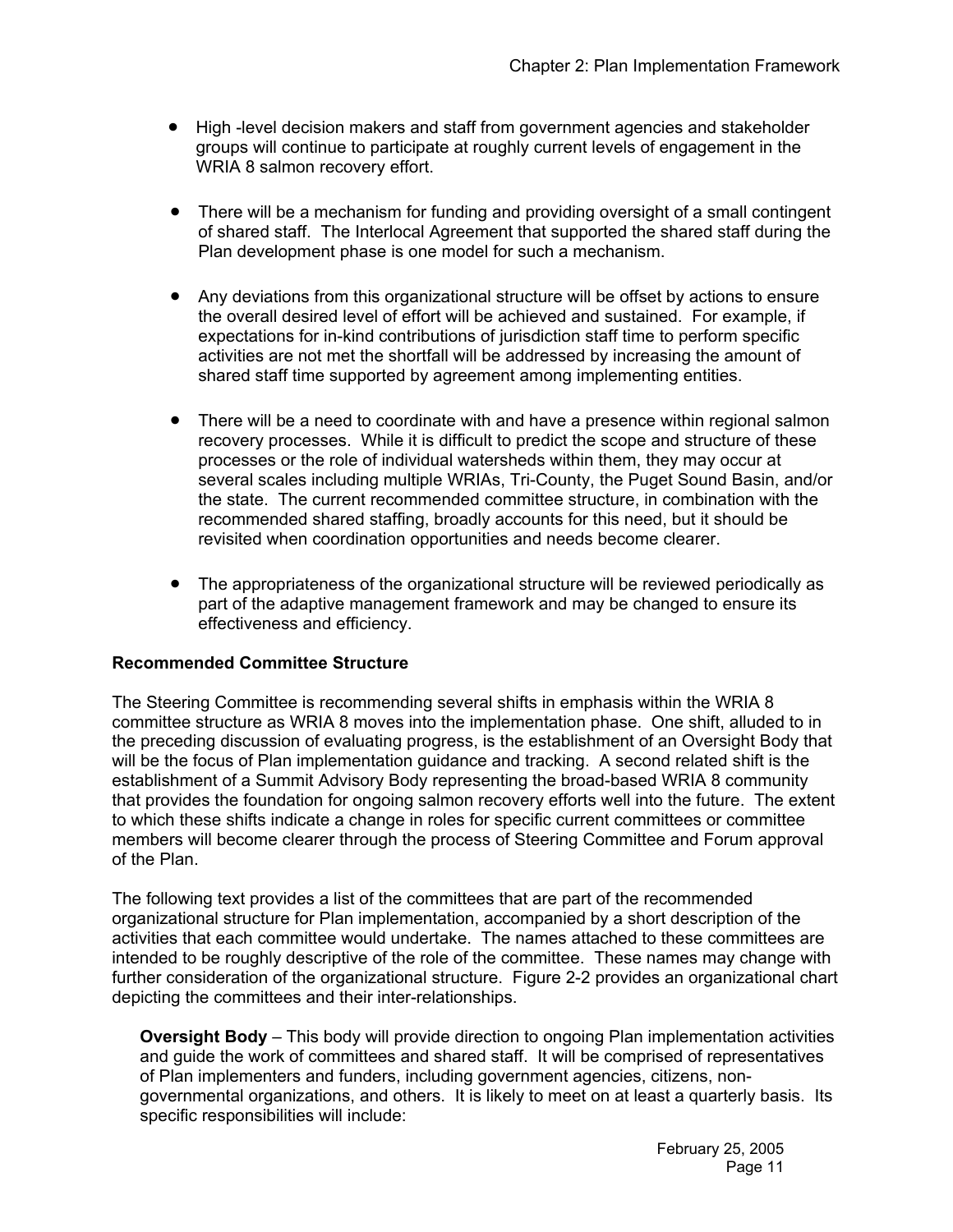- Track status of implementation and the results of Plan actions via reports from staff
- Guide completion of Annual Reports
- Make decisions, with input from the Summit Advisory Body, about Plan priorities, resource allocation and major Plan improvements
- Receive and develop the response to information regarding significant unexpected events
- Provide guidance to staff on work program priorities
- Develop and pursue strategies to increase resources
- Finalize recommendations for Salmon Recovery Funding Board/King Conservation District grants
- Foster broader awareness of the Plan and its goals

**Summit Advisory Body** – This body will serve as a sounding board in the assessment of effectiveness and progress of recovery efforts and will advise the Oversight Body regarding the advisability of maintaining or changing priorities. Its membership will include the members of the Oversight Body and a broader set of decision makers -- elected officials, regional leaders, and stakeholders. It is currently anticipated to meet in Year Three and Year Five following the ratification of the Plan according to the framework described in the current WRIA Planning Interlocal Agreement. Its responsibilities will include:

- Serve as a forum where information about effectiveness and Plan progress can be widely shared
- Advise the Oversight Body on Plan priorities, resource allocation, and major Plan improvements
- Transmit new information to agencies*,* jurisdictions and stakeholders to guide local projects, programs and regulatory updates
- Sustain community support for the range of recovery activities

**Technical Committee** – The Technical Committee is likely to be the busiest of the committees during the first year of Plan implementation. It will serve as the hub for maintaining and improving the scientific basis for strategic actions. Its membership will include scientists from jurisdictions and stakeholder organizations, with consultants taking part as needed for specific tasks. It is likely to meet on a monthly or more frequent basis. Its responsibilities will include:

- Recommend a monitoring plan, with common measures, protocols and QA/QC procedures
- Synthesize monitoring and research results and advise the Technical Coordinator on the development of annual reports
- Manage the analysis of the treatment stage of Ecosystem Diagnosis and Treatment model of habitat conditions
- Advise the oversight body on adjustments to the conservation strategy and priorities
- Provide input to shared staff about work program priorities

**Action Committee** – This committee is intended to carry forward the work of the current Project Subcommittee that has assisted in the review and prioritization of projects for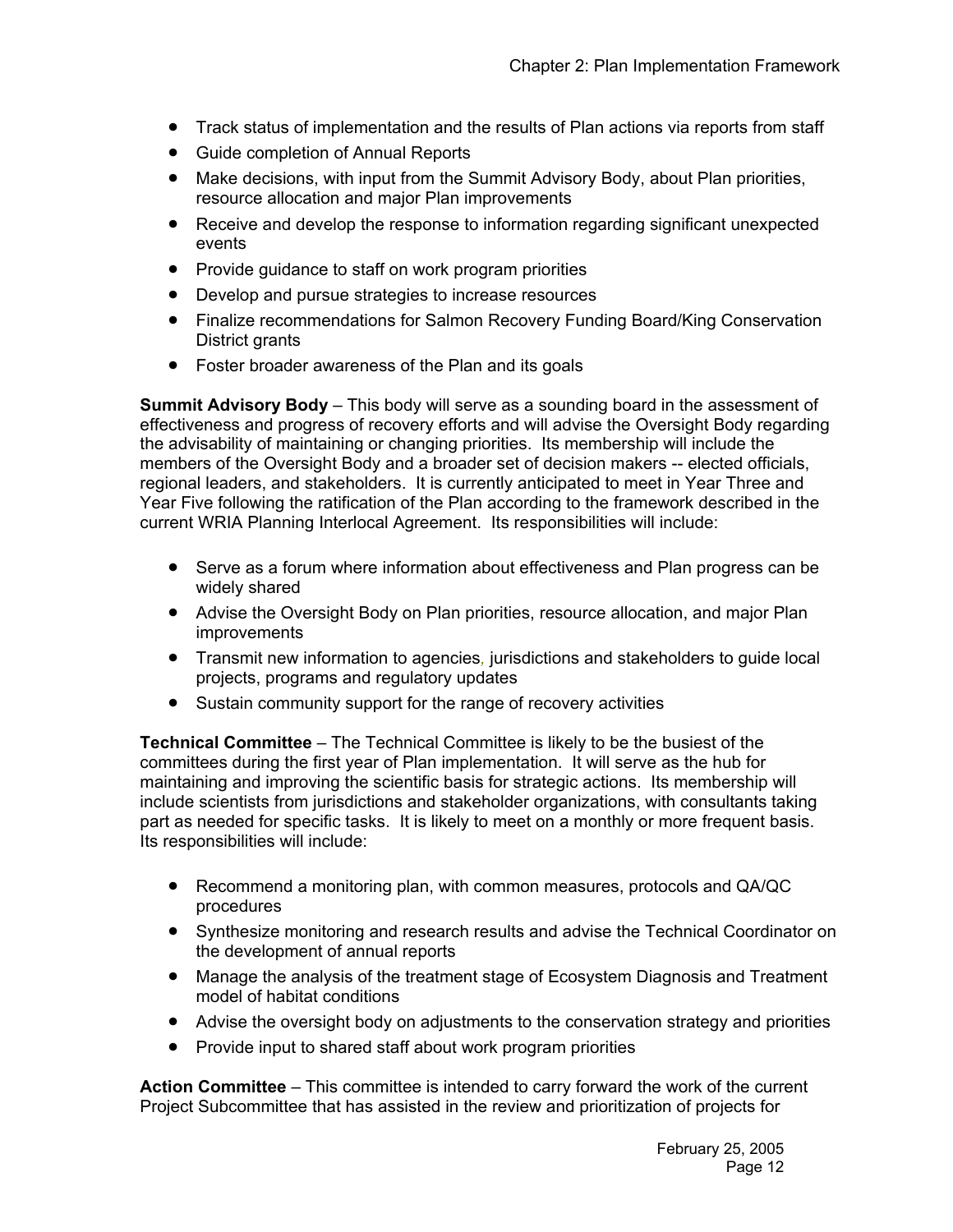Salmon Recovery Funding Board and King Conservation District funding. It will have a broadened portfolio of tasks related to Plan actions. This committee is different from the adhoc action identification committees are referenced in Chapter 5 and were formed solely to identify actions for the Comprehensive Action List. Its membership will include a geographically diverse group of citizens, scientists, and project and program managers from agencies*,* jurisdictions and stakeholder organizations with expertise in habitat projects. It is likely to meet periodically throughout the year, with varying frequency depending upon the current demands, e.g., preparing Salmon Recovery Funding Board project lists. Its responsibilities will include:

- Assist Funding Coordinator to develop recommended prioritization of projects for Salmon Recovery Funding Board, King Conservation District and other grants
- Serve as a sounding board for the Funding Coordinator on fundraising strategies, e.g. potential new funding sources and their fit with WRIA 8 projects, etc. Provide support for the completion of Annual Reports as needed

**Public Outreach Committee** - This committee will serve as the hub for developing and coordinating communication regarding Plan implementation. Its members will include staff with expertise in public environmental communications and education drawn from jurisdictions and organizations. Its meeting frequency will likely be approximately quarterly but potentially more frequent as specific tasks warrant. Its responsibilities will include:

- Craft shared messages about Plan progress
- Use existing communications infrastructure (web sites, newsletters, etc.) to disseminate messages and information
- Help design and organize meetings of Summit Advisory Body
- Provide guidance to shared staff about work program priorities
- Special events could also be organized to foster coordination and collaboration on stewardshipProvide support for the completion of and sharing of information from annual reports as needed

#### **Recommended Staffing**

The committee structure described in the preceding section will provide a means of engaging WRIA 8 partners in an ongoing and adaptive process for managing Plan implementation. It will also provide a means of accomplishing much of the work involved, from designing and implementing regional monitoring and research efforts, to reviewing information about progress and adjusting Plan priorities, to communicating progress to stakeholders and funders outside of WRIA 8.

However, the Steering Committee strongly believes that successful implementation cannot be achieved with committees alone. It will also require sustained and energetic leadership from a small contingent of shared, dedicated staff whose charge it is to ensure that momentum from the planning phase carries over into implementation, and results in the completion of a wide range of site-specific projects, land use actions and public education initiatives across the watershed.

By "shared" the Steering Committee has in mind a staff that is employed by a collective group of WRIA 8 partners, rather than by a single WRIA 8 jurisdiction, similarly to the current shared staff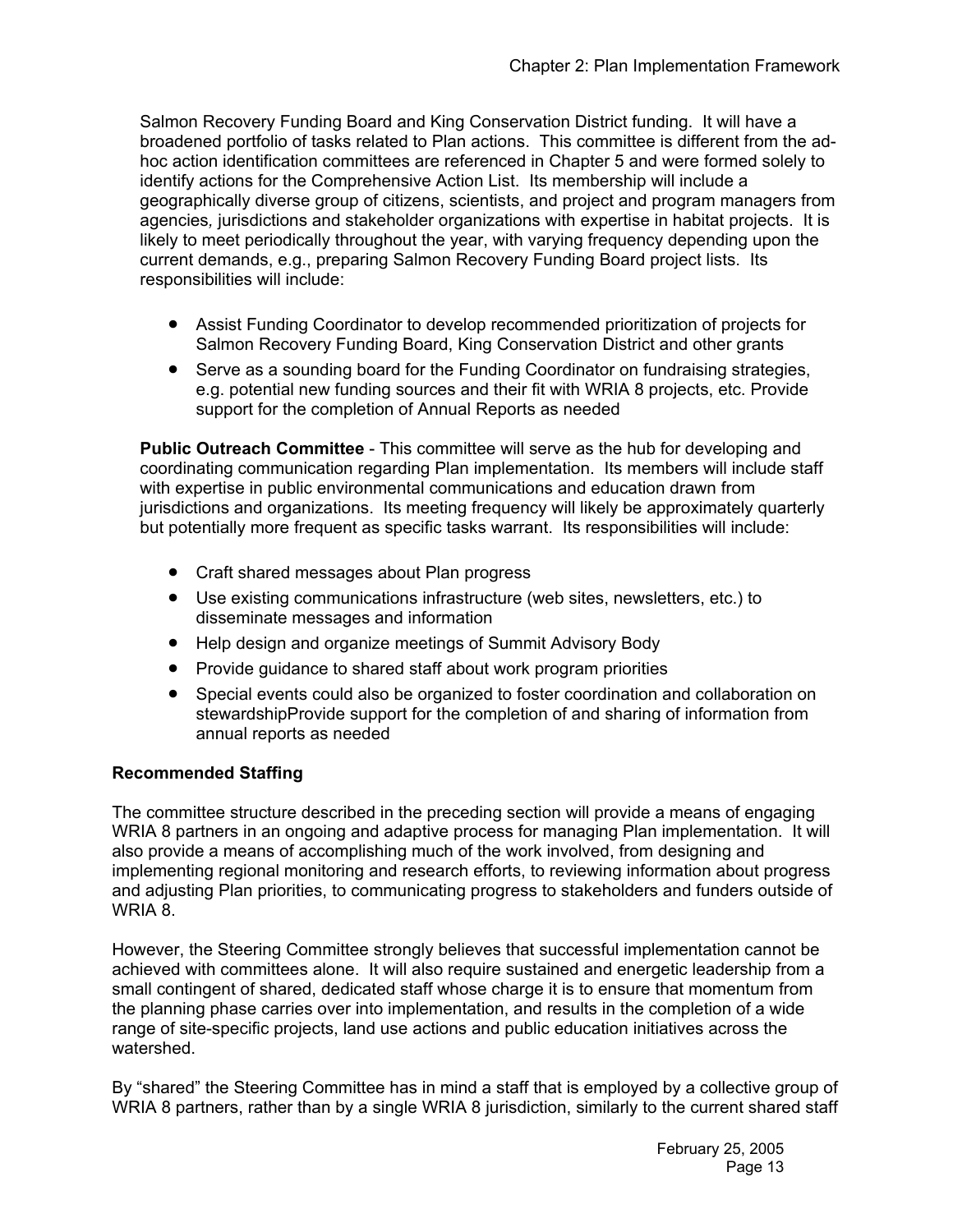funded by the WRIA 8 2001 Interlocal Agreement. This shared staff would take its direction and guidance from the Oversight Body, with input from the Summit Advisory Body, and other subcommittees comprised of representatives of WRIA 8 jurisdictions and stakeholder groups. However, the Steering Committee has not discussed in detail what the best mechanism would be for funding shared staff or structuring its accountability. In addition, some Steering Committee members believe that there may be opportunities to share staff across WRIAs. These opportunities are difficult to assess now, but deserve further exploration.

While the general concept of a dedicated staff supporting implementation is analogous to the WRIA's current dedicated staff supporting planning, the Steering Committee agrees that new challenges associated with the Plan implementation phase will require a new set of staff roles and job responsibilities specifically designed for this phase of the WRIA's recovery work. Therefore, the following staffing recommendation features several positions not currently included on the ILA-funded staff, and eliminates others that currently exist. It does not presuppose the specific individuals that would fill these positions.

Before describing the specific job responsibilities associated with each of the recommended staff positions it is important to highlight the overall purpose identified for shared staff. Shared staff will occupy a key leadership role. Specifically, the staff will:

- Ensure that momentum from the planning phase carries into the implementation phase
- Help keep jurisdictions actively engaged in implementation
- Support ongoing technical work to evaluate actions
- Help keep the WRIA 8 implementation process well-coordinated with implementation efforts in other WRIAs and around Puget Sound wide
- Secure external resources to finance the Plan through grant programs, appropriations and other funding sources
- Communicate progress and successes to external audiences
- Staff WRIA committees and support their decision-making

To identify what staffing positions are needed, the Steering Committee again used a "form follows function" approach. The Committee carefully considered the functions associated with adaptive implementation that would be more effectively and efficiently achieved with help from a shared staff. The Committee also considered what specific support the Oversight Body, Summit Advisory Body, and Technical, Outreach and Action Committees would need from staff to facilitate their work and decision making. The result is a proposal for 3.5 FTE positions, fewer than the 5 currently funded under the Interlocal Agreement. The job responsibilities envisioned for each of the proposed 3.5 positions are described below:

#### Executive Director (1 FTE)

There is a strong consensus among Steering Committee members that an Executive Director position is critical to the long-term success of WRIA salmon recovery efforts. A well-respected, outspoken and energetic Director will provide the drive needed to keep the watershed steadily moving towards its habitat protection and restoration goals. It is particularly important to locate this leadership capacity in the staff due to expected changes in the level of effort and time that elected officials and other stakeholder representatives will be able to devote to collaborative work once the Plan has been finalized. While the proposed committee structure calls for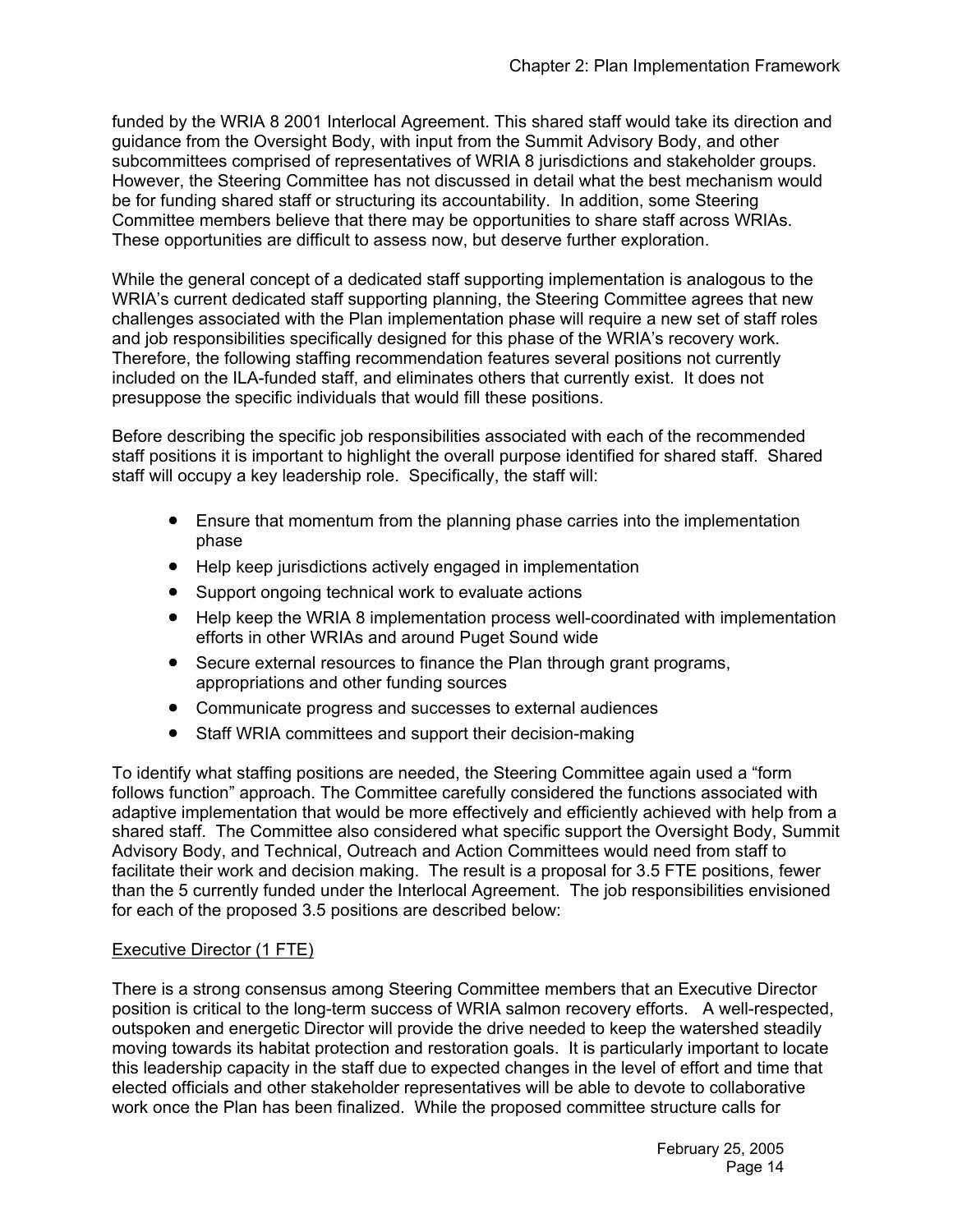continued participation by a broad cross-section of local and regional leaders, the committees will not meet as frequently as they did during the planning phase. Moreover, the attention of individual committee members may shift more towards mobilizing local implementation efforts, now that actions have been identified and prioritized. This increases the need to have a strong and effective Executive Director who can continue to galvanize and guide regional collaboration.

The Executive Director should be a persuasive champion of Plan implementation, working directly with the Oversight Body to ensure that watershed goals for habitat protection and restoration are achieved over time. Specific job responsibilities will include:

- Encourage, coax and facilitate efforts by WRIA 8 partners to implement actions
- Secure external resources by lobbying and building relationships with funders
- Serve as the spokesperson for WRIA 8 efforts with the press and with external parties
- Coordinate the ongoing work of the Oversight Body and Summit Advisory Body
- Inform those involved in regulatory processes such as the update of critical areas ordinances about relevant recommendations from WRIA 8's Plan
- Network with recovery entities (e.g. NOAA Fisheries and the U.S. fish and Wildlife Service, the Technical Review Team (TRT), other WRIA groups, the Co-managers, etc.) to ensure that WRIA 8 is informed about and well-coordinated with other efforts
- Oversee any shared, regional budgets and regionally funded staff

## Funding Coordinator (.5 FTE)

The Steering Committee recommends an ambitious funding strategy, described fully in Chapter 7. This funding strategy begins with the premise that the level of resources available in WRIA 8 to support site specific, land use or public outreach actions should be increased by 50% above the "base" level of funding that has typified recent years. Locating and maintaining new sources of funding will be challenging given the tight fiscal circumstances governments are facing at all levels. Moreover, even existing funding sources are vulnerable, and sustained effort will be needed to maintain them.

WRIA 8's ambitious funding strategy highlights the need to locate fundraising capabilities in the shared staff. The Steering Committee recommends a half-time position for a Funding Coordinator focused exclusively on securing external funds to support the implementation of actions across the watershed, as well as the costs required to maintain a collaborative implementation process (staff costs, costs for monitoring and research, etc.).

The Funding Coordinator will be the main staff person supporting the work of the Action Committee. Specific job responsibilities for the Funding Coordinator will include:

- Work with the Executive Director to prepare an annual funding strategy for review and approval by the Oversight Body
- Identify new potential grant sources
- Work with the Action Committee to develop recommendations for the Oversight Body regarding projects for cyclical grant programs (e.g. King Conservation District and Salmon Recovery Board grants)
- Prepare grant applications for regional actions and regional implementation needs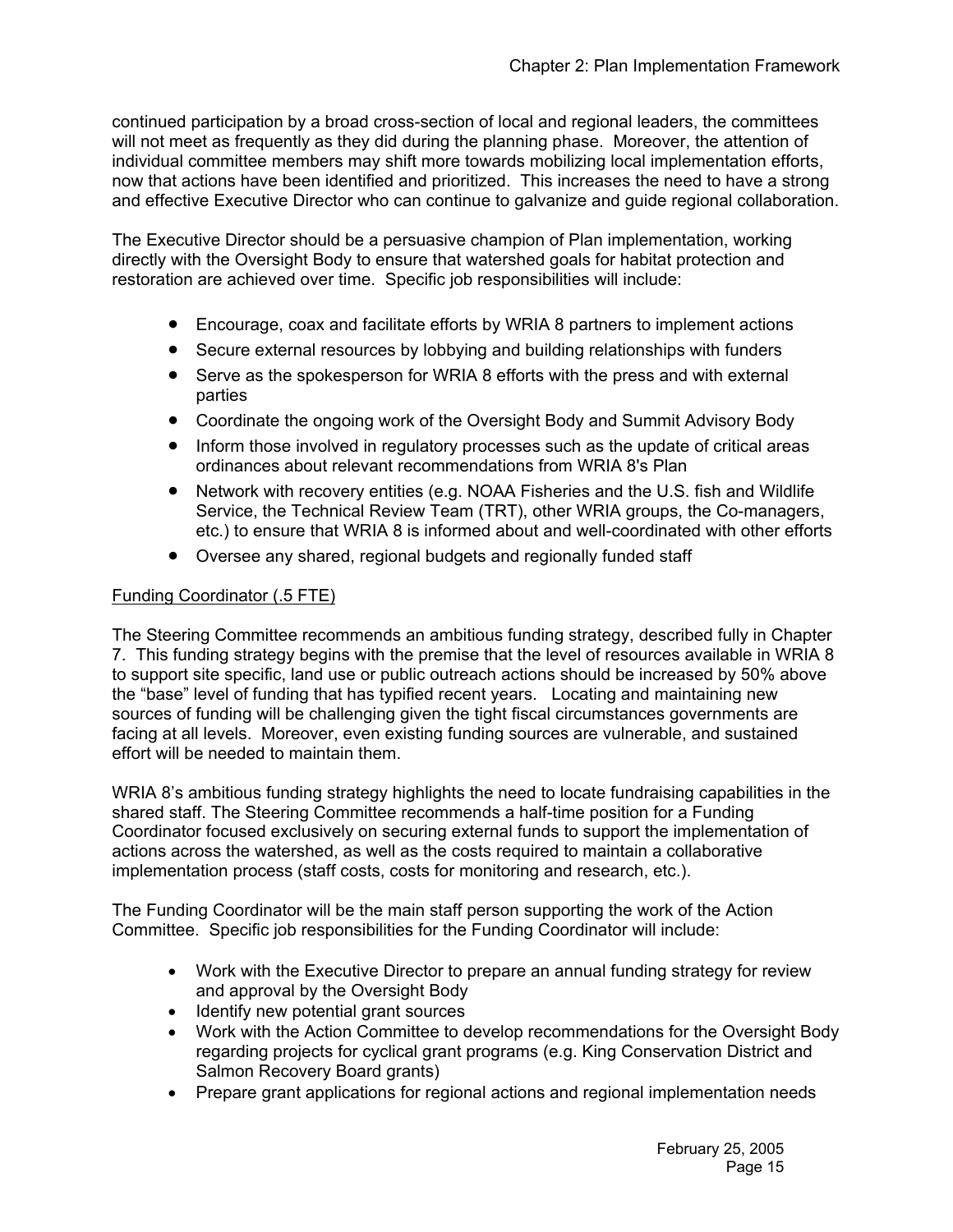- Work with the Technical Coordinator to maintain and update action lists targeted for funding
- Convene and staff the Action Committee

#### Assistant to the Executive Director (1 FTE)

The Executive Director will have a diverse and ambitious work program. Recognizing the need for staff support for the Director as well as other positions in the shared staff, the Steering Committee is recommending a full time Assistant position. The person in this role will be the Director's right hand aid, supplying administrative and programmatic assistance to keep staff and committee work running smoothly. The Assistant will also assume responsibility for specific communications tasks that cannot easily be accomplished by a public outreach committee.

It is difficult to summarize all the likely job responsibilities of the Assistant, however a few specific ones are as follows:

- Help staff the Oversight and Summit Advisory Bodies, by organizing meetings, preparing meeting notices and summaries, and assisting the Director in developing meeting agendas
- Carry out the leg work associated with tracking Plan implementation
- Assist in the preparation of annual reports for the Oversight Body, Summit Advisory Body, and the public
- Help develop a variety of communications tools (e.g. newsletter articles, press releases, web site material, etc.) to inform external audiences about Plan progress
- Provide general administrative assistance to the Executive Director
- Provide general administrative assistance to the Funding and Technical Coordinator as time allows and as requested by the Executive Director

#### Technical Coordinator (1 FTE)

Developing, synthesizing and interpreting technical information about the effectiveness of Plan actions is essential to adaptive Plan implementation. While the Technical Committee can accomplish many of the tasks that will facilitate the ongoing use of science to refine and improve the Plan, the Steering Committee strongly agrees that the Technical Committee must have support from a full time Technical Coordinator to be effective. Throughout the planning process, the Technical Committee has had such a coordinator. However, the coordinator's time has been donated by one jurisdiction, rather than funded regionally. In the future, the Technical Coordinator should be a key member of the shared and regionally funded staff.

The Technical Coordinator will have a diverse set of responsibilities. Some aspects of the job will involve coordinating with other entities that have gathered information useful for assessments of habitat improvement and salmon recovery in the watershed. For example, local jurisdictions will conduct monitoring about project effectiveness, and federal and state agencies and tribes may conduct monitoring about the status of fish populations (e.g. spawning surveys). The Technical Coordinator will be responsible for tracking these efforts, gathering and synthesizing information useful for watershed-level decision making, and communicating that information to the Oversight and Summit Advisory Bodies. Other aspects of the Technical Coordinator's job will involve designing and implementing research and monitoring that is regionally funded.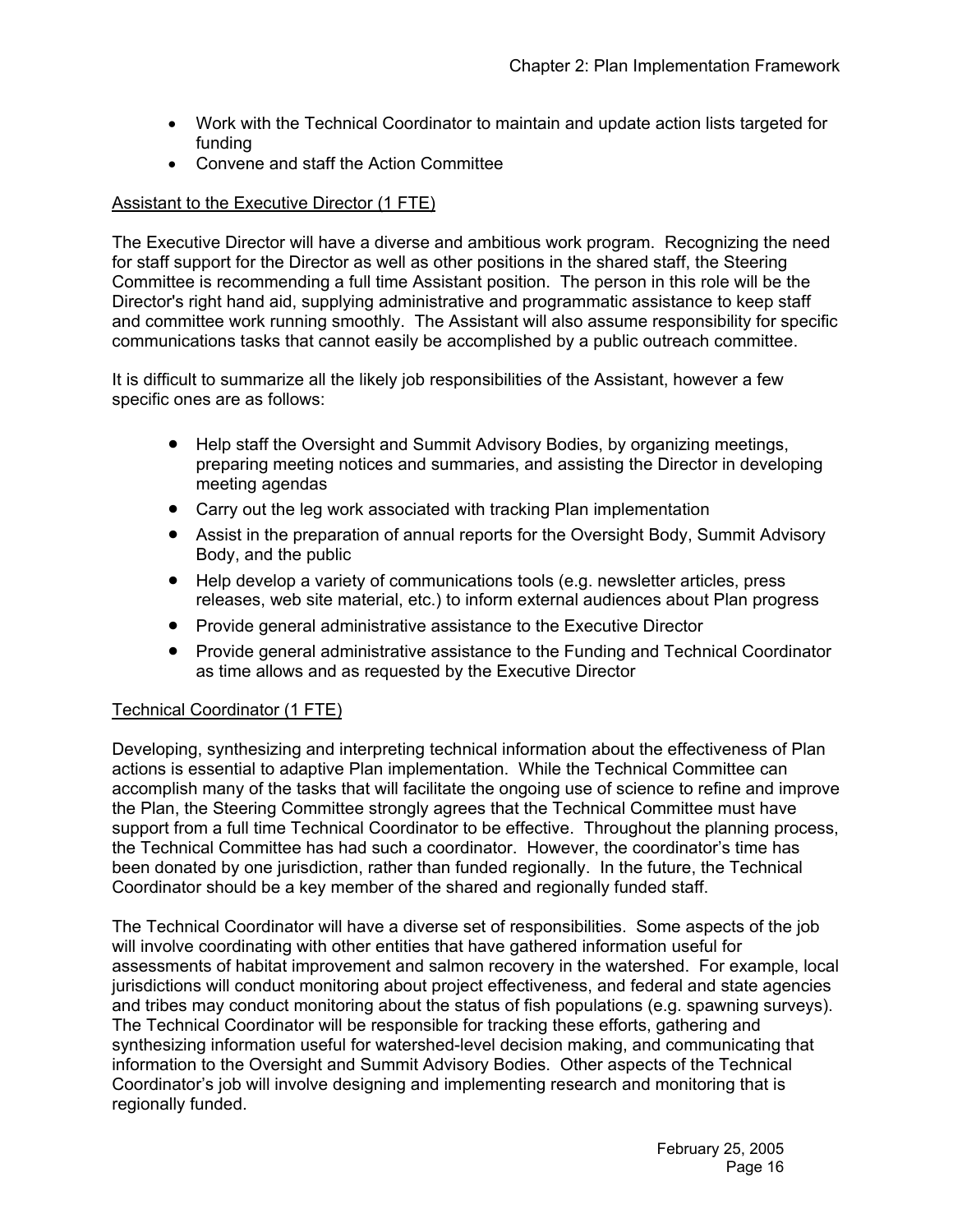The Technical Coordinator will work closely with the Technical Committee on all major job responsibilities. Specific responsibilities will include:

- Lead the development and implementation of a monitoring framework for jointly funded monitoring activities
- Lead the development and implementation of jointly funded research activities
- Coordinate WRIA monitoring activities with tribes, agencies, stakeholders, and other WRIAs
- Assist the Technical Committee to develop a common set of measures and guidelines for data collection, to ensure that data gathered by different jurisdictions and stakeholders can be compared and aggregated
- Oversee and coordinate data management
- Lead production of technical content for Annual Reports on the effectiveness of projects and overall progress toward habitat improvement
- Convene and staff the Technical Committee

The 3.5 positions described above cover the roles that the Steering Committee believes are most essential to supporting a collaborative and robust adaptive implementation process. Together, these positions will provide support to each of the committees in the recommended organizational structure. The relationships between individual shared staff and committees are shown in Figure 2-2. Figure 2-3 shows a matrix summarizing the roles and responsibilities both for the proposed staff positions and for the various proposed committees.

This staffing recommendation makes a determination about how roles should be organized as FTEs, and describes specific work programs for each. However, it is important to note that the Oversight Body or a newly hired Executive Director might choose to maintain these roles but organize the actual positions differently. Moreover, decisions could be made to have specific tasks or entire work programs carried out by consultants rather than by shared staff.

The Steering Committee agrees that internships should be arranged to increase the capacity of shared staff. Interns could help support technical work under the responsibility of the Technical Coordinator. They could also assist with communication services, meeting support, fundraising and joint stewardship activities. Several educational institutions around Puget Sound have formal internship programs that should be explored to determine for their fit with future WRIA work.

Finally, it should be noted that the intent of the recommended staffing plan is to describe a base level of staffing necessary to perform activities that directly support collaborative Plan implementation. The plan does also not account for additional staffing resources that would be needed to accomplish functions other than those described in this chapter. For example, the staffing plan does not account for staffing resources that might be needed to accomplish habitat planning for Coho, bull trout, or other species of concern in WRIA 8. In addition, there may be other opportunities for regional collaboration that could not be taken advantage of with these recommended staffing resources. If the Oversight Body wanted to sponsor training for jurisdictions and stakeholders about how to do certain types of actions (e.g. land use management tools, enforcement, or volunteer management for stewardship projects) staff resources beyond those described in this recommendation would likely be necessary.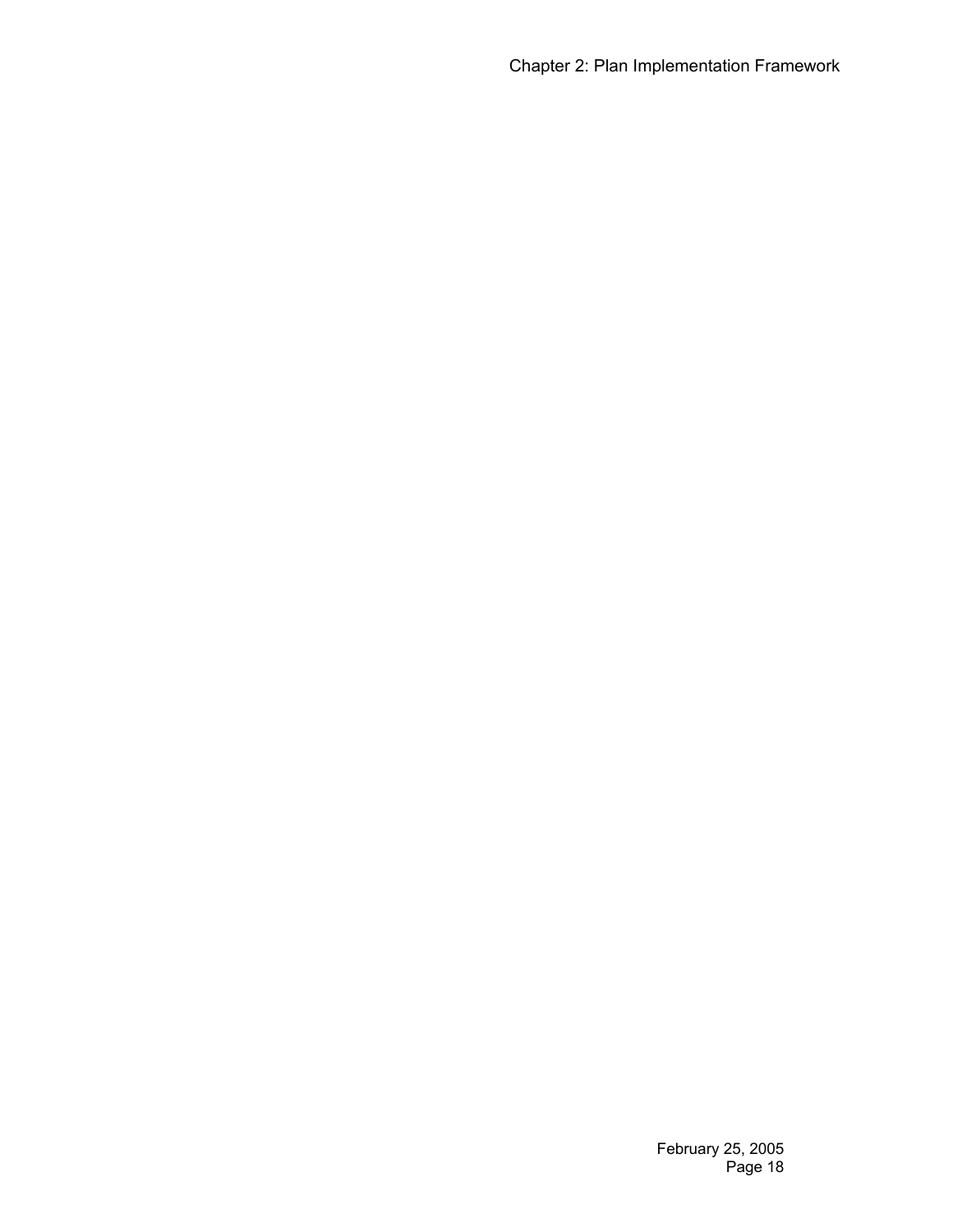

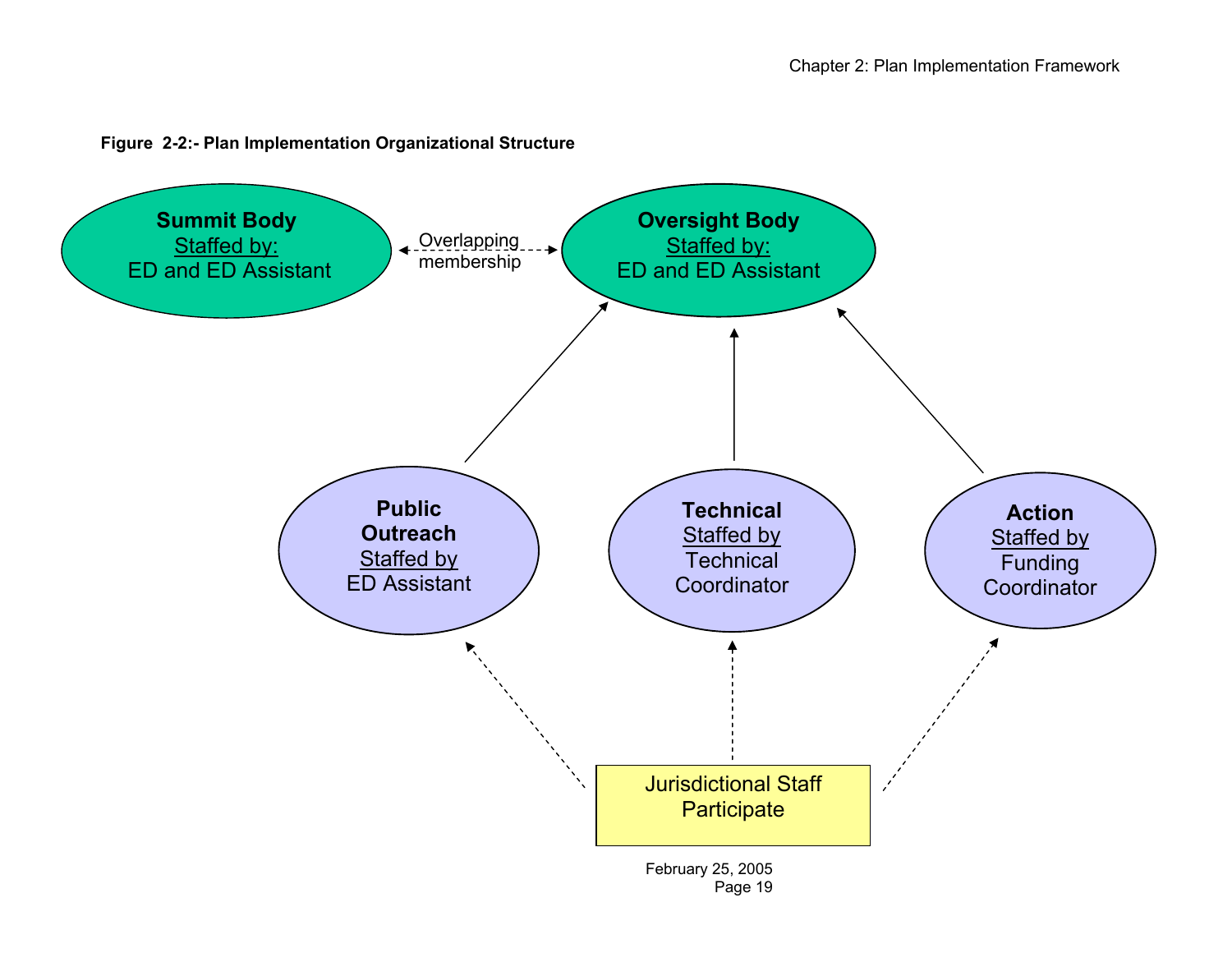## **Figure 2-3: WRIA 8 Plan Implementation Roles and Responsibilities Summary Matrix**

| <b>Functions</b>                                                         | <b>Oversight</b><br><b>Body</b> | <b>Summit</b><br><b>Body</b> | <b>Technical</b><br><b>Committee</b> | <b>Action</b><br><b>Committee</b> | <b>Public</b><br><b>Outreach</b><br><b>Committee</b> | <b>Jurisdiction</b><br><b>Staff</b><br>supporting<br>Oversight<br><b>Body</b><br><b>Members</b> | <b>Executive</b><br><b>Director</b> | <b>Technical</b><br>Program<br>Coordinator | Funding<br>Coordin<br>ator | <b>Assistant to</b><br>the<br><b>Executive</b><br><b>Director</b> |
|--------------------------------------------------------------------------|---------------------------------|------------------------------|--------------------------------------|-----------------------------------|------------------------------------------------------|-------------------------------------------------------------------------------------------------|-------------------------------------|--------------------------------------------|----------------------------|-------------------------------------------------------------------|
| Tracking and<br><b>Guiding Plan</b><br>Implementati<br>on                | $\sqrt{}$                       |                              |                                      |                                   |                                                      | √                                                                                               | $\sqrt{}$                           | $\sqrt{ }$                                 |                            |                                                                   |
| Making<br>Technical<br>Assessments<br>about<br>Effectiveness             |                                 |                              |                                      |                                   |                                                      |                                                                                                 |                                     | $\sqrt{ }$                                 |                            | (minor)                                                           |
| Evaluating<br>Progress and<br>Making<br>Decisions<br>About<br>Priorities | $\sqrt{}$                       | $\sqrt{}$                    |                                      |                                   |                                                      | ٦I                                                                                              | $\sqrt{ }$                          |                                            |                            |                                                                   |
| Communicati<br>ng Progress                                               | $\sqrt{}$                       |                              |                                      |                                   | $\sqrt{ }$                                           | $\sqrt{}$                                                                                       | $\sqrt{}$                           |                                            |                            | √                                                                 |
| Managing<br>Data<br>Describing<br>Plan<br>Effectiveness<br>and Progress  |                                 |                              | √                                    |                                   |                                                      |                                                                                                 |                                     | $\sqrt{ }$                                 |                            | (minor)                                                           |
| Securing<br>Funds to<br>Support Plan<br>Implementati<br>on Functions     | $\sqrt{}$                       |                              |                                      |                                   |                                                      |                                                                                                 |                                     |                                            | $\sqrt{}$                  |                                                                   |



Requires participation by decision-makers/leaders TBD Requires in-kind contribution of staff by jurisdictions

Requires funding from WRIA 8 partners through ILA or other mechanism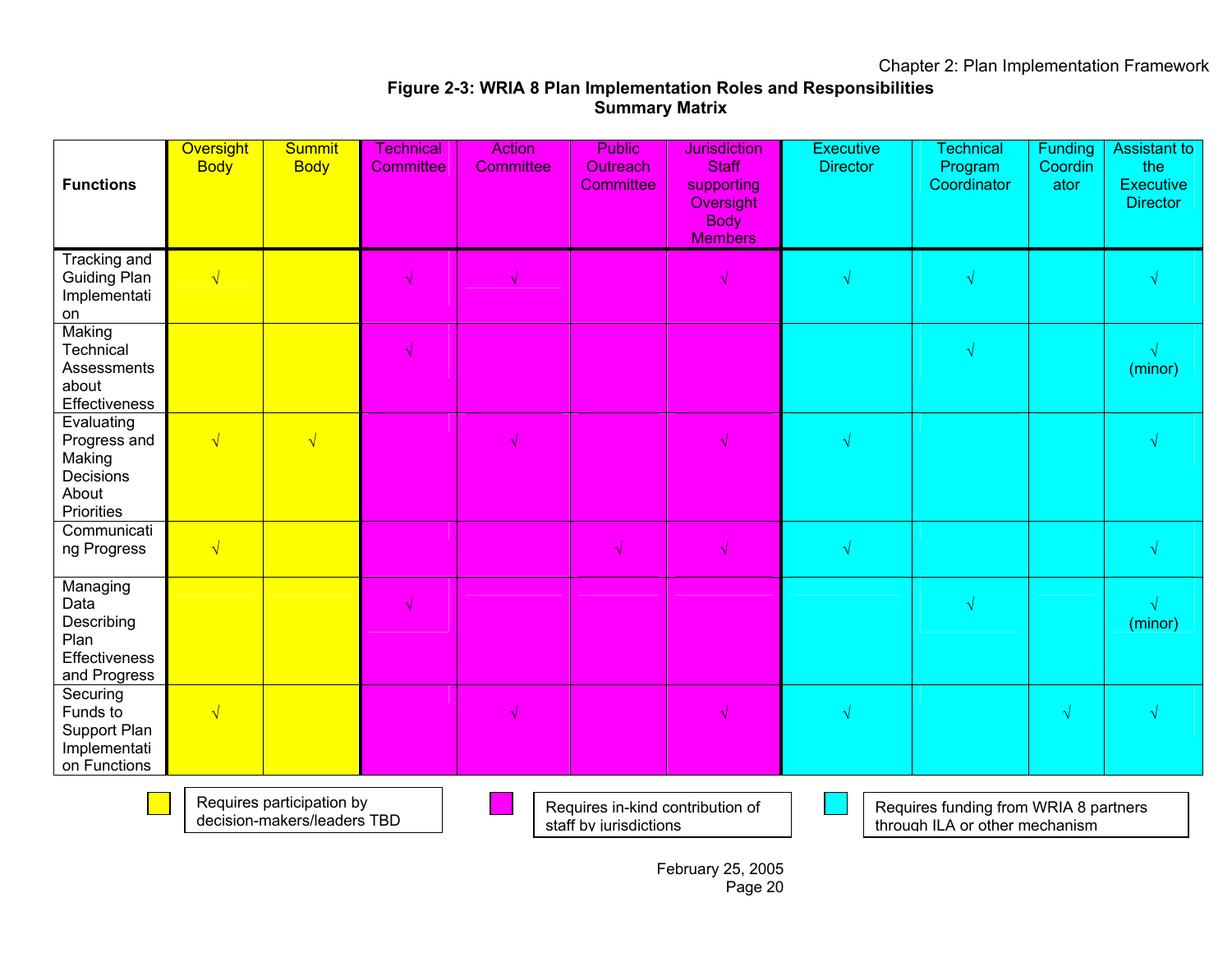## **Part 3: Timeline for Plan Implementation, Monitoring, Reporting and Evaluation**

Much time and consideration during the Plan development process – and in developing the 2002 Near-Term Action Agenda – has been given to identifying actions that can and should be implemented to reach habitat and salmon goals. The planning process is based on, and must lead to, making a difference on the ground through a range of programs, policies and projects implemented by WRIA 8 stakeholders.

There are unavoidable limitations, however, on the ability of WRIA 8 partners to improve habitat and salmon population conditions enough in the few years after the Plan is done to declare victory in recovering ESA-listed Chinook and bull trout. This is the case regardless of how specific the habitat actions, or how firm the commitments to implement them, are: detecting salmon response to habitat improvement happens over many years, while stakeholders' ability to make firm commitments of resources to specific actions spans only a few. It is critical, given these limitations, to build and follow a Plan implementation timeline that both accounts for our near term opportunities and limitations and maintains attention to the fundamental, longer-term indications of effectiveness and progress. This section describes the basic features of a Plan implementation timeline that meets this need.

The Steering Committee, through work sessions focused on Measures/Monitoring, Organizational Structure, and Implementation Timeline, has provided information essential to crafting a recommended Plan implementation timeline with activities and milestones that address the following questions:

- 1. When does the Plan implementation clock start ticking?
- 2. What is the Plan implementation horizon?
- 3. When will we check on progress implementing the Plan?
- 4. When will we begin to formally assess Plan effectiveness?
- 5. When will Plan priorities and results be evaluated?
- 6. When will leaders convene to review Plan status?

Each of these questions is addressed in the following text. Each is presented with the answer provided by the Steering Committee and a brief description of the factors that were weighed in addressing the question and that will continue to influence how the timeline discussion is fully resolved.

#### When does the Plan implementation clock start ticking?

*The Steering Committee recommends that the implementation clock start with the ratification of the Plan.* In making this recommendation the Steering Committee recognized several factors that bear on or emerge from it. Each of these factors is likely to receive additional consideration as the Plan moves toward finalization and ratification. They may also affect achieving resolution of issues related to organizational structure, measures and monitoring, funding, and commitments. These factors include the following: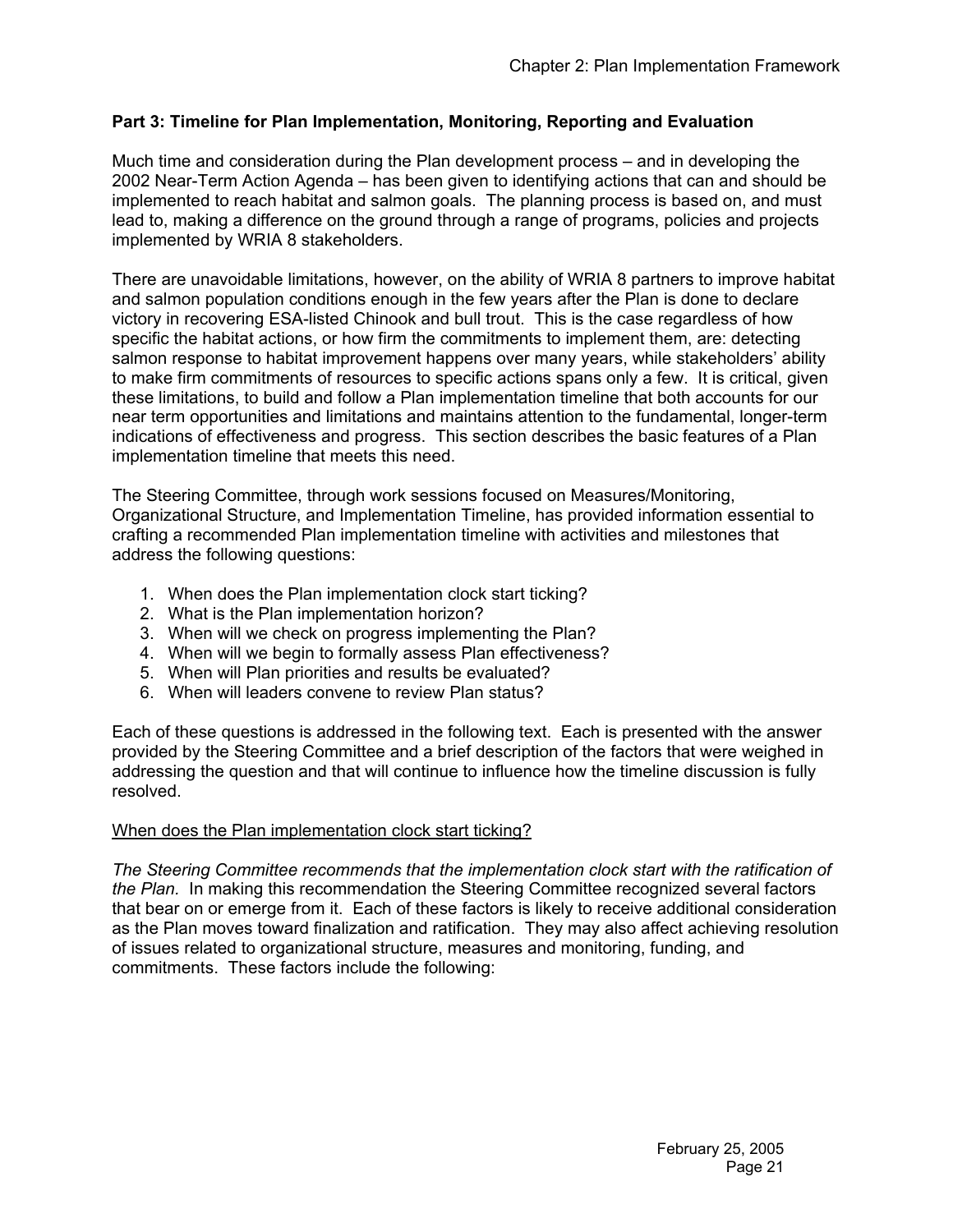

**Figure 2-4 – Ratification Starts Plan Implementation Clock** 

- *Setting the baseline for monitoring* Setting the baseline is an essential element of the monitoring framework for the Plan as it establishes the habitat and species conditions to which future conditions will be compared in order to judge progress and effectiveness. The monitoring baseline could be set to coincide exactly with the formal initiation of the Plan's implementation phase, but the fundamental aim is to set the baseline as near to when implementers undertake Plan actions so the change attributable to them can be fully captured. The Steering Committee recommends setting the baseline separately from starting the implementation clock. Doing so will accommodate the limitations in the existing data describing conditions and the unpredictable nature of the ratification process. The data assembled by the Technical Committee for use in describing current conditions in the EDT modeling work will define the baseline for monitoring/reporting/evaluation purposes.
- *Initiating the Monitoring/Reporting/Evaluation Process* Starting the implementation clock has symbolic meaning, as representative of moving to the next phase of WRIA 8's salmon recovery effort, and practical meaning for the logistics and operations of Plan implementation. The monitoring/reporting/ evaluation process, described in the following text and a critical part of showing success and progress, will be formally initiated with the start of the implementation clock. The years shown as milestones in the monitoring/reporting/evaluation process are therefore measured from Plan ratification.
- *Connecting Ratification to Resources for Monitoring/Reporting/Evaluation* De-linking ratification from the formal start of implementation increases the risk that there will be a significant lag between the baseline time and initiation of the monitoring/reporting/evaluation process. This is largely an artifact of the assumption that monitoring of measures of change from the baseline is not possible until ratification and subsequent delivery of resources to fund the work. It is possible that ratification will not happen until mid/late 2005, with monitoring not starting until early 2006, while the baseline could be set at 2003 using the EDT modeling data.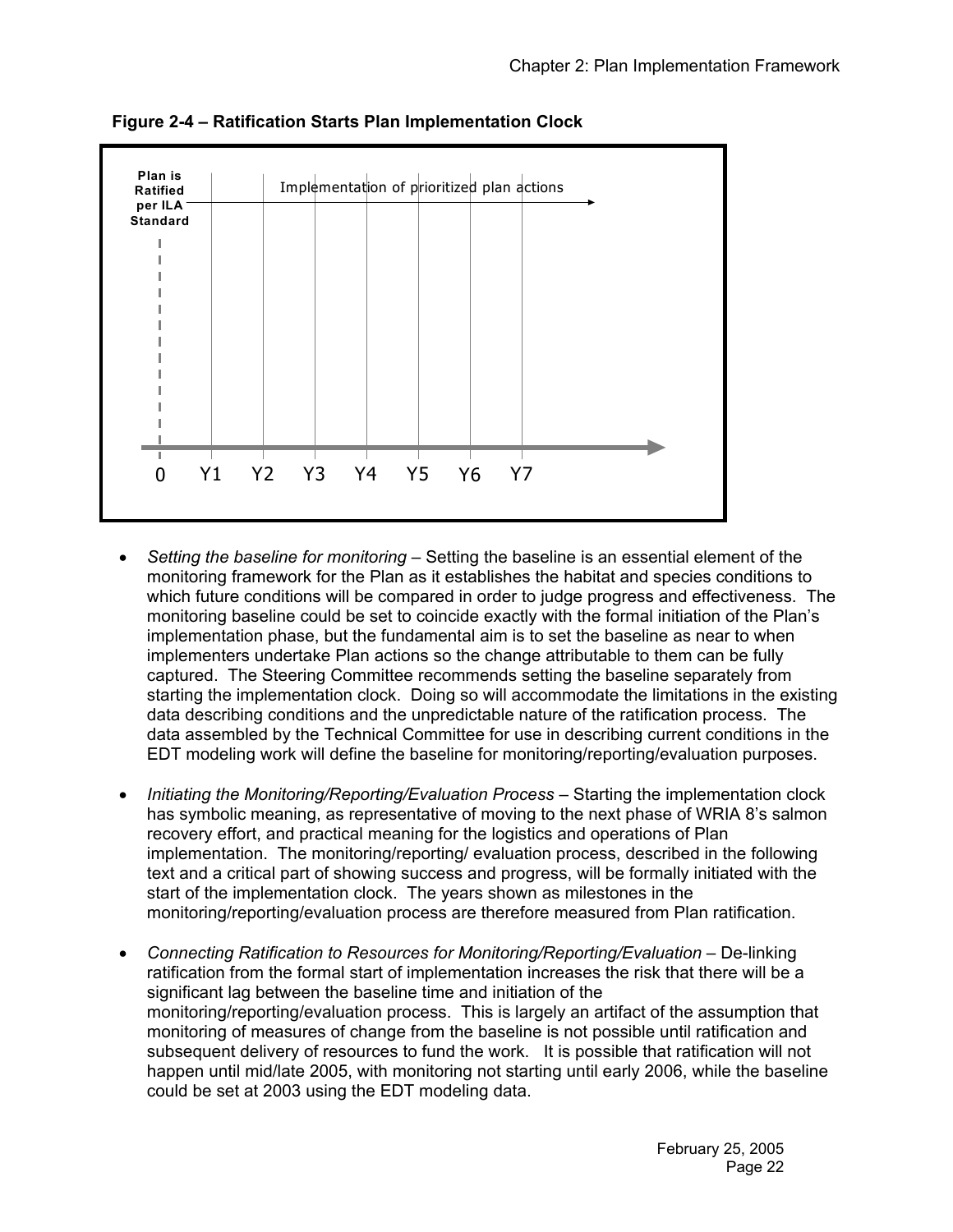## What is the Plan implementation horizon?

*The Steering Committee recommends a ten-year horizon for Plan implementation.* A number of factors bear on or emerge from a horizon of that length. Each of these factors is likely to receive additional consideration as the Plan moves toward finalization and ratification. They may also affect achieving resolution of issues related to organizational structure, measures and monitoring, funding, and commitments. The significant factors include the following:



**Figure 2-5 – Plan Horizon is 10 Years** 

- *Allowing time to see action effects* By the tenth year after the start of Plan implementation there should be a sufficient body of data compiled to allow a solid, but initial, assessment of how salmon populations are responding to the range of habitat actions implemented during that period. A ten-year horizon will also allow each chinook year class at least two opportunities to spawn/rear in habitat changed as a result of Plan actions.
- *Synchronizing the Plan horizon with other relevant processes* The preceding discussion of organizational structure alludes to the need for WRIA 8 to have a presence in other major processes and projects that influence salmon recovery in WRIA 8. Such processes include updates of Comprehensive Plans and Critical Areas Ordinances, prioritization of projects within jurisdiction CIP programs, instream flow rule making, and others. Making direct connections to the most important of these processes will be possible but challenging; providing relevant habitat and salmon information indirectly to the other processes is possible but will not likely be a significant work task. Decision-makers must identify the external processes that are the most important and warrant attention when considering specific connections to Plan implementation.
- *Plan actions happen over different timescales* A ten-year horizon does not mean that all activities associated with Plan implementation are geared toward a ten-year window. For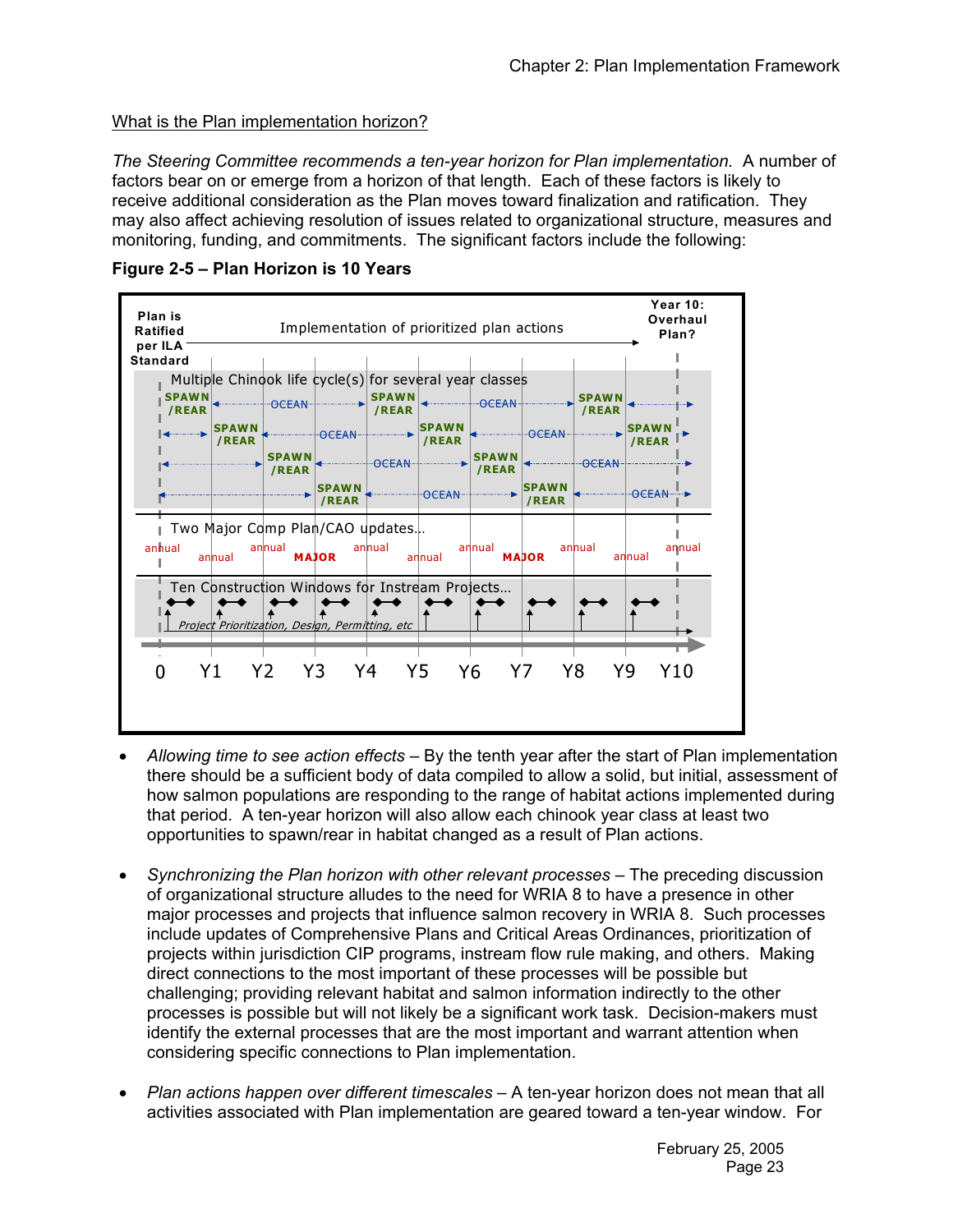example, commitments to Plan implementation may extend over only a portion of the ten year horizon, and steps in assessing the effectiveness of actions will most likely be taken within a cycle that repeats over an approximately 3 year timeframe. In this context ten years is viewed as the timeframe over which the initial Plan priorities are most likely to be useful as guides for habitat actions, with year ten anticipated to be when serious consideration is given to shifting priorities based on monitoring results.

#### When will we check on progress implementing the Plan?

*The Steering Committee recommends checking on and reporting Plan implementation progress annually. In addition, it recommends the production of an annual report describing the actions that were implemented during that year and summarizing the Plan activities undertaken from the start of implementation.* The significant factors bearing on or emerging from these recommendations, and likely to receive additional consideration as the Plan moves toward finalization and ratification, include the following:





- *Transition to Plan implementation* Regardless of when the implementation clock starts, activities in the first year of Plan implementation would include mobilizing people and resources supporting the Plan implementation framework. The recommended committee structure and staffing model provide a sense of how people and resources would be arrayed. Transitioning to the recommended new structure will entail hiring and orienting staff, establishing new committees with specific implementation tasks, and retasking existing committees with slightly different work. These activities will be undertaken concurrently with the implementation of habitat actions.
- *Responsibility for assembling the Annual Report* This will be finalized with agreement on the funding, organizational structure, and staffing for Plan implementation. The recommended organizational structure anticipates that the Oversight Body, Technical Committee, Action Committee and Public Outreach Committee will have a role in this key task. The staff described in the recommendation for shared staff will likely play prominent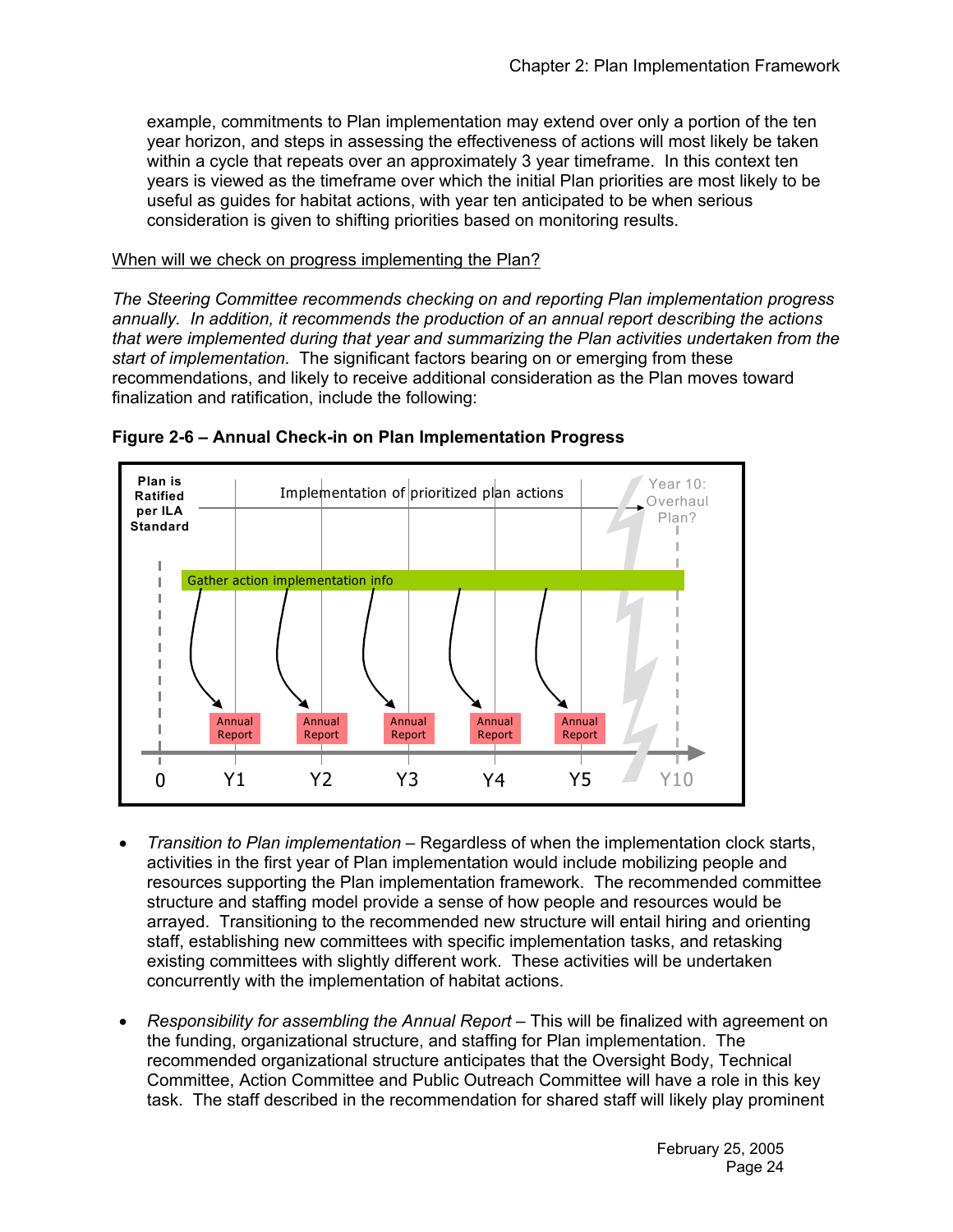roles in this task. It is possible that completing the annual report may entail additional contributions from jurisdiction staff, consultants, and/or others.

- *Annual Report content* There is currently no requirement dictating how long the Annual Report must be or what it must describe. In addition to describing activities that are part of the Plan and their results, the Plan could also capture non-Plan activities that may influence the effectiveness of Plan actions. Annual Report content can be determined and planned for as part of finalizing the Plan and with further consideration as Plan elements are implemented. Providing the desired level of detail and breadth of content will be possible only with people, time and money sufficient to complete report development tasks.
- *Annual Report as communication tool* There is a strong desire to use the annual report as a communication tool for the general public and not just as information for implementers and engaged stakeholders. Meeting this desire may require the use of several communication mechanisms (e.g., newsletter, web page, presentations to councils, etc.) and a higher level of resources.

#### When will we begin to formally assess Plan effectiveness?

*The Steering Committee recommends assessing Plan effectiveness initially in Year 3.* The significant factors bearing on or emerging from these recommendations, and likely to receive additional consideration as the Plan moves toward finalization and ratification, include the following:



#### **Figure 2-7 – Initial Effectiveness Assessment in Year 3**

• *Collecting effectiveness data* – Data for judging effectiveness will be collected at least as soon as Plan implementation formally starts, if not earlier if resources allow. Three years should provide sufficient time to get an initial read of effectiveness of a subset of implemented Plan actions. The Technical Committee will play a primary role in developing the monitoring framework that guides data collection and drawing conclusions from effectiveness data.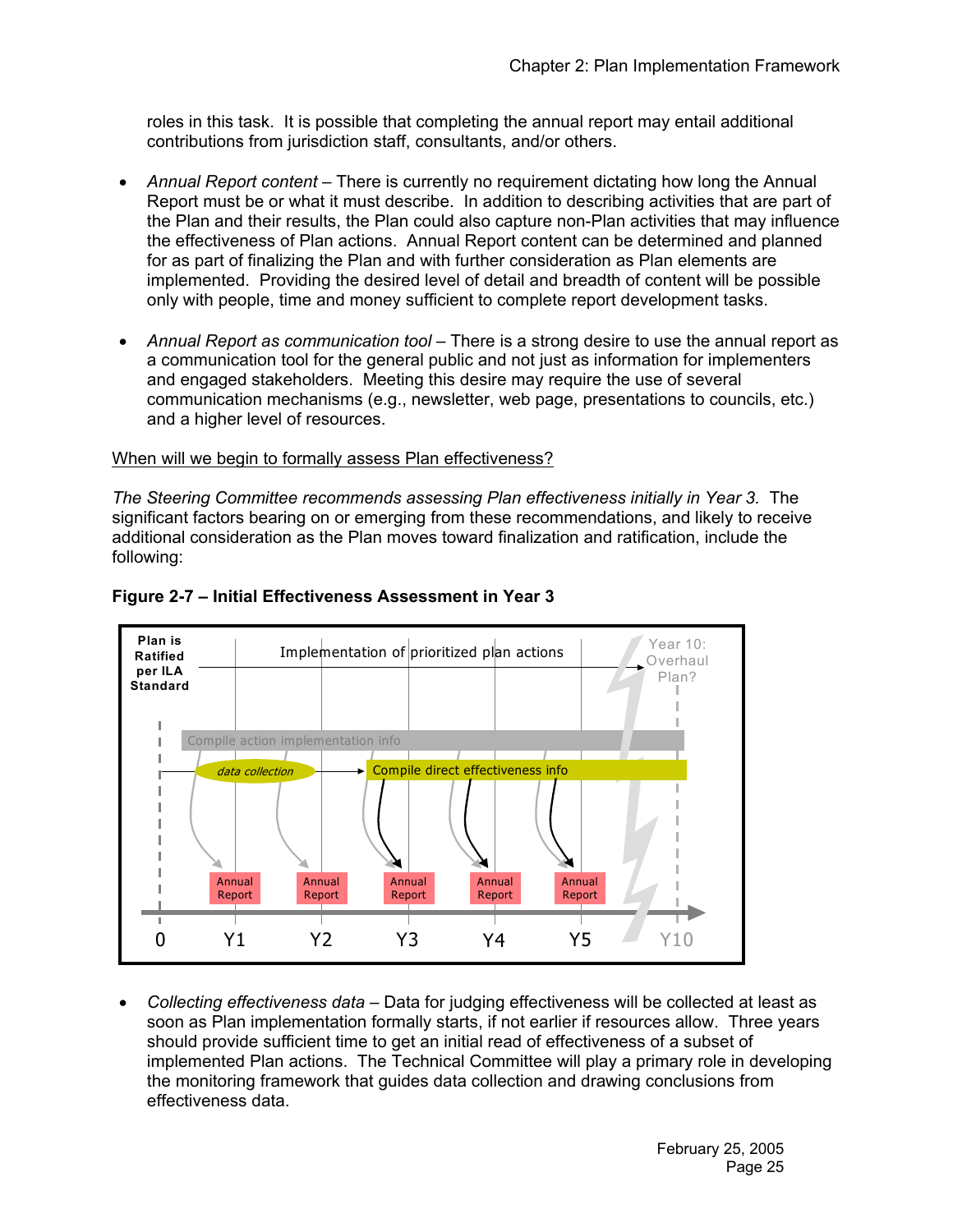- *Frequency of reporting effectiveness* It is likely that as Plan implementation continues data pertaining to action effectiveness will be collected on an ongoing basis. It is also likely, however, that drawing substantive new conclusions from that data will not happen on a predictable – in this case annual – timeline. Effectiveness should be reported in the Annual Report on a frequency supported by data collection efforts.
- *Identifying and responding to crises* The annual reporting process will not be the main avenue for communicating about unexpected events that may call for significant shifts in strategy and/or resource allocation. Within the anticipated organizational structure the Oversight Body would be the management level group that would receive and develop the response to information regarding significant unexpected events.
- *Timeframe for responding to effectiveness findings Just as there are limits to reaching* conclusions from data regarding effectiveness, there are limits to how quickly and frequently implementers can respond to such conclusions. It is likely that significant changes driven by effectiveness findings are manageable every several years, apart from unique circumstances that would warrant immediate action to avoid catastrophic effects.
- *Reporting* Results of this assessment can be captured in the Annual Report.

## When will Plan priorities and results be evaluated?

*The Steering Committee recommends evaluating Plan priorities and results initially in Year 5.* Acting on this recommendation will be influenced by data collection timing limitations similar to those that affect the preceding recommendation regarding assessing effectiveness. The significant additional factors bearing on or emerging from this recommendation, and likely to receive additional consideration as the Plan moves toward finalization and ratification, include the following:



**Figure 2-8 – Evaluating Priorities and Progress in Year 5**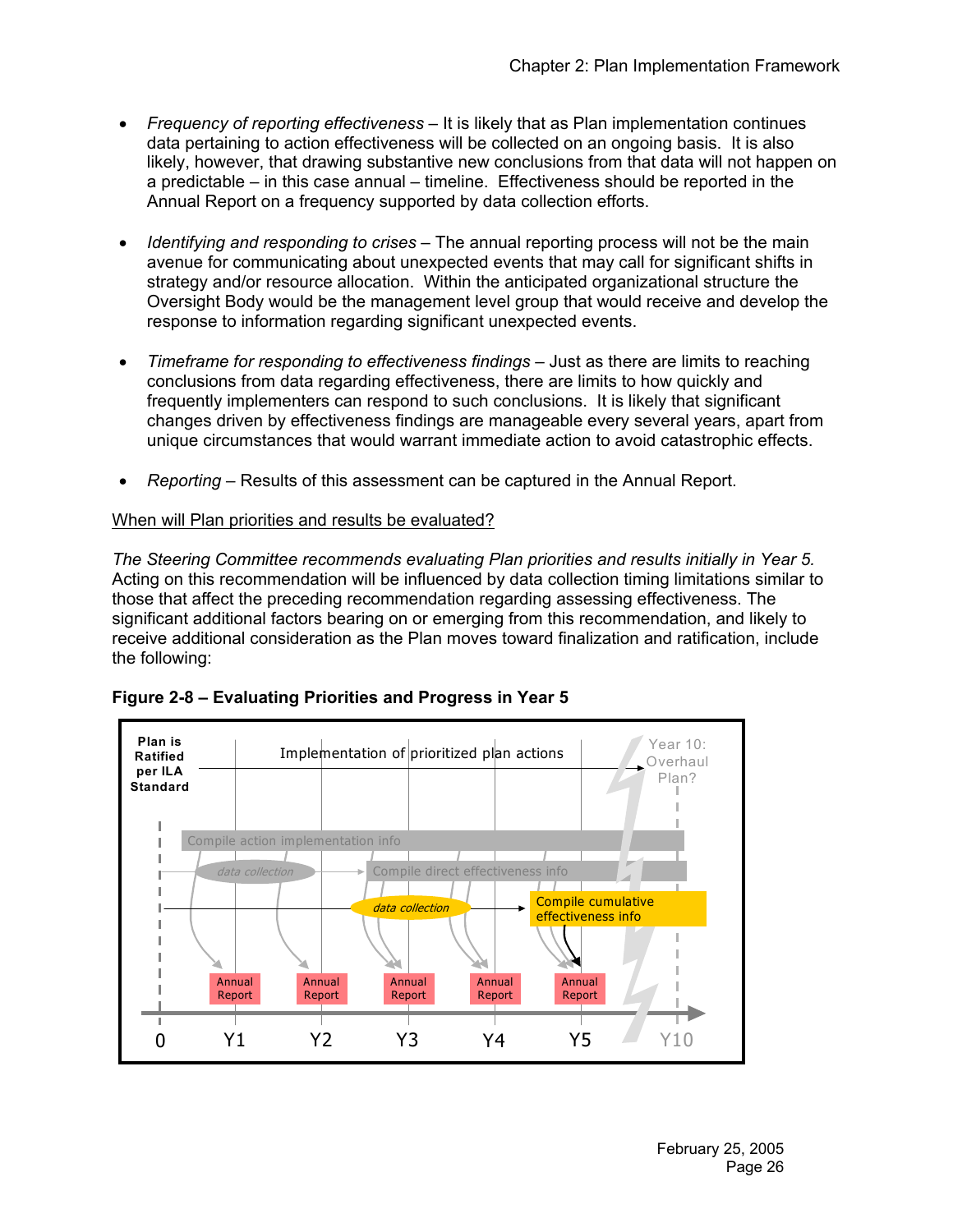- *Relating evaluation to salmon cycles* Year 5 is the earliest you can get a read from a salmon cycle that begins after Plan implementation has officially begun, but that provides only one data point (e.g., spawner-recruit ratio) for that year class. This type of evaluation should happen every three or five years based solely on the desire to avoid synchronizing evaluation with the return of only one year class. This would be the result if evaluation occurred every fourth year.
- *Frequency of evaluating priorities and progress* The frequency of this type of evaluation after Year 5 has not been determined. In setting this interval decision-makers will weigh several key factors including the desire to maintain some consistency in priorities over time, the need to respond to emerging negative or positive trends in a timely manner, and fundamental constraints on drawing conclusions from small data sets.
- *Reporting* Results of this evaluation can be captured in the Annual Report

#### When will leaders convene to review Plan status?

*The Steering Committee recommends the formation of an Oversight Body for Plan implementation and convening a Summit Advisory Body in Years 3 and 5.* The significant additional factors bearing on or emerging from this recommendation, and likely to receive additional consideration as the Plan moves toward finalization and ratification, include the following:



## **Figure 2-9 – Convening Leaders**

• *Evolving Complexity of Leadership Role* – The purposeful linkage of the leadership bodies to the reporting activity denotes an expectation that the substance of review and guidance by leaders will be progressively more complex. In Years 1 -3 leaders will focus on tracking implementation as they build their knowledge base of the challenges to and opportunities for habitat protection and restoration. By Year 5 and beyond, leaders are more directly engaged with the value and appropriateness of Plan actions in the context of these challenges and opportunities.